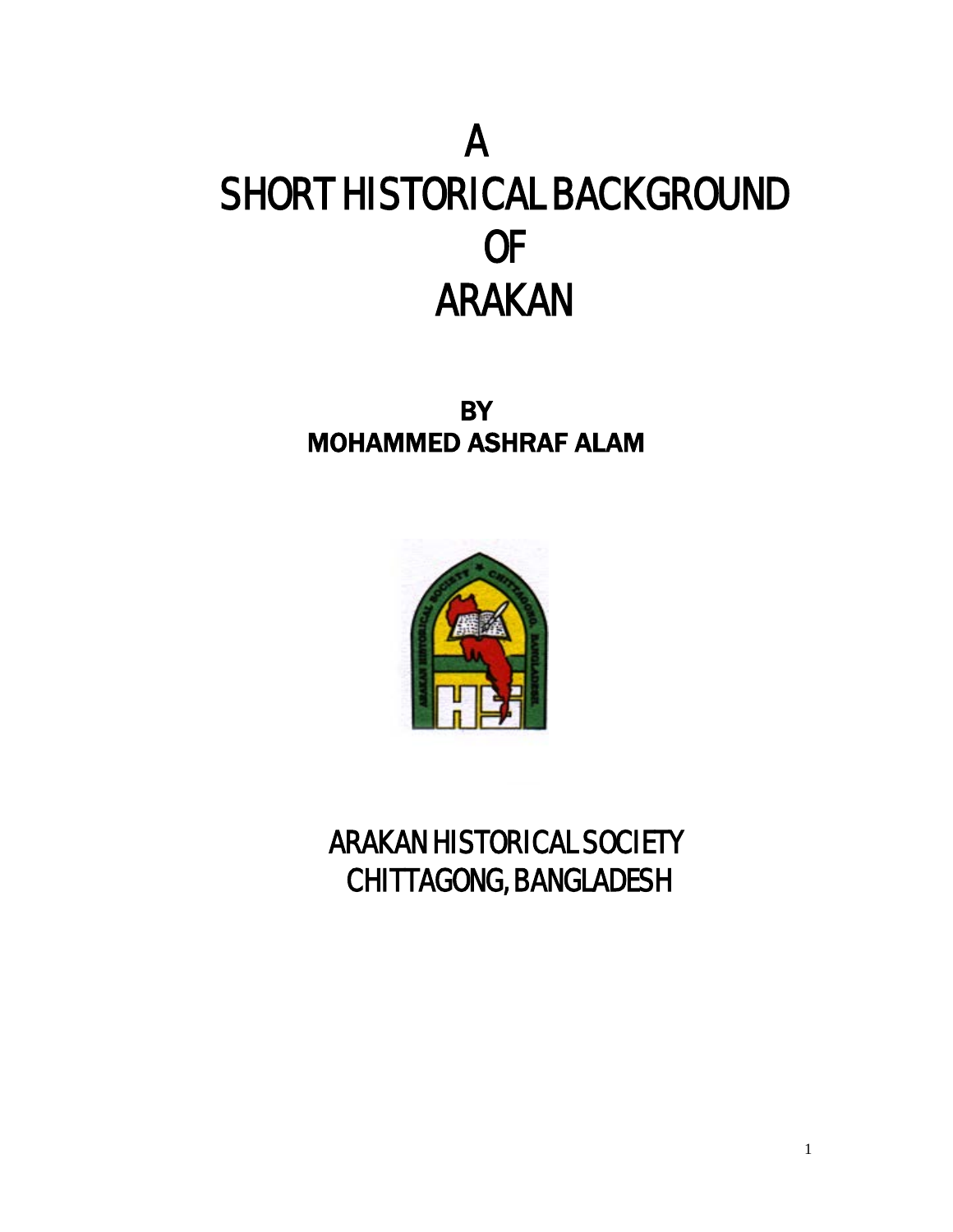# A SHORT HISTORICAL BACKGROUND OF ARAKAN



### WRITTEN AND PUBLISHED BY

MOHAMMED ASHRAF ALAM **SECRETARY** RESEARCH AND PUBLICATION DEPARTMENT ARAKAN HISTORICAL SOCIETY

ENESES CHAMBER, 3RD FLOOR, 1102 NUR AHMED ROAD, CHITTAGONG, BANGLADESH

> DECEMBER 1999 CHITTAGONG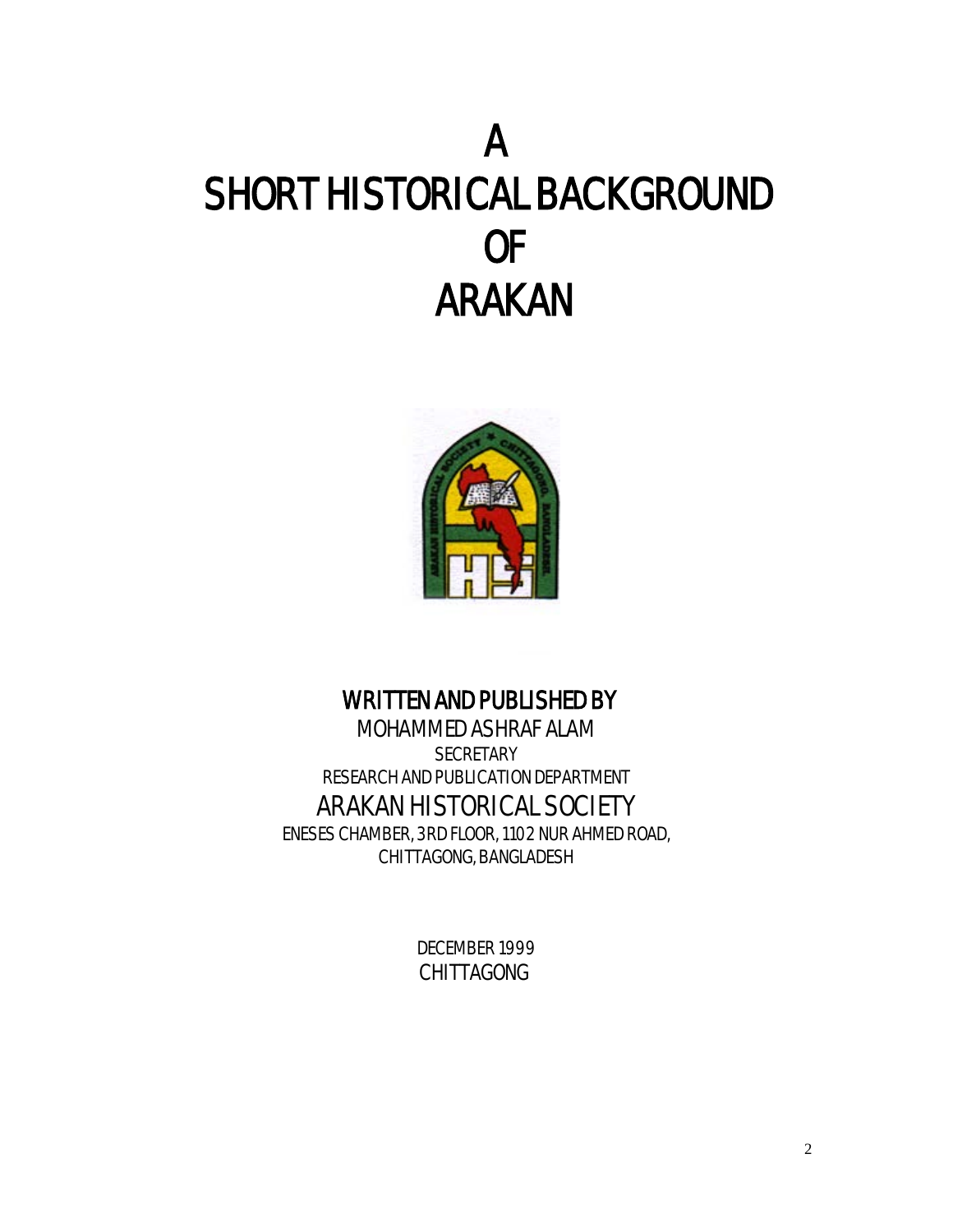The writer is a former graduate of Rangoon Arts & Science University ( RASU ) in 1970s and now Director of Research, The Bangladesh Institute of Arakan Studies, Chittagong, Bangladesh. At the request of Arakan Historical Society (AHS) in 1999, the paper was submitted to publish in their SILVER JUBILEE ANNIVERSARY SOUVENIR in 1999.

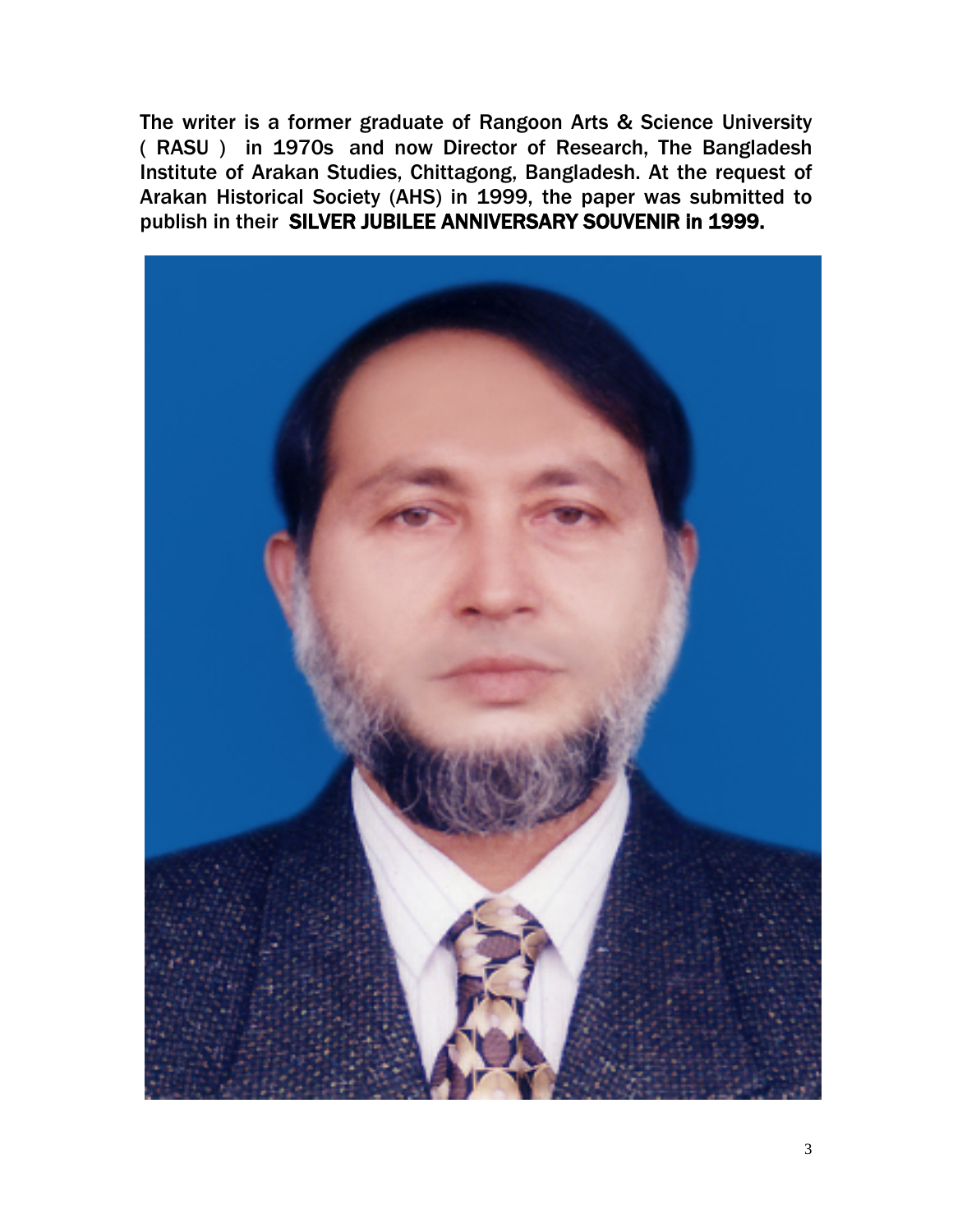## THE MAP OF ARAKAN (RAKHINE) STATE

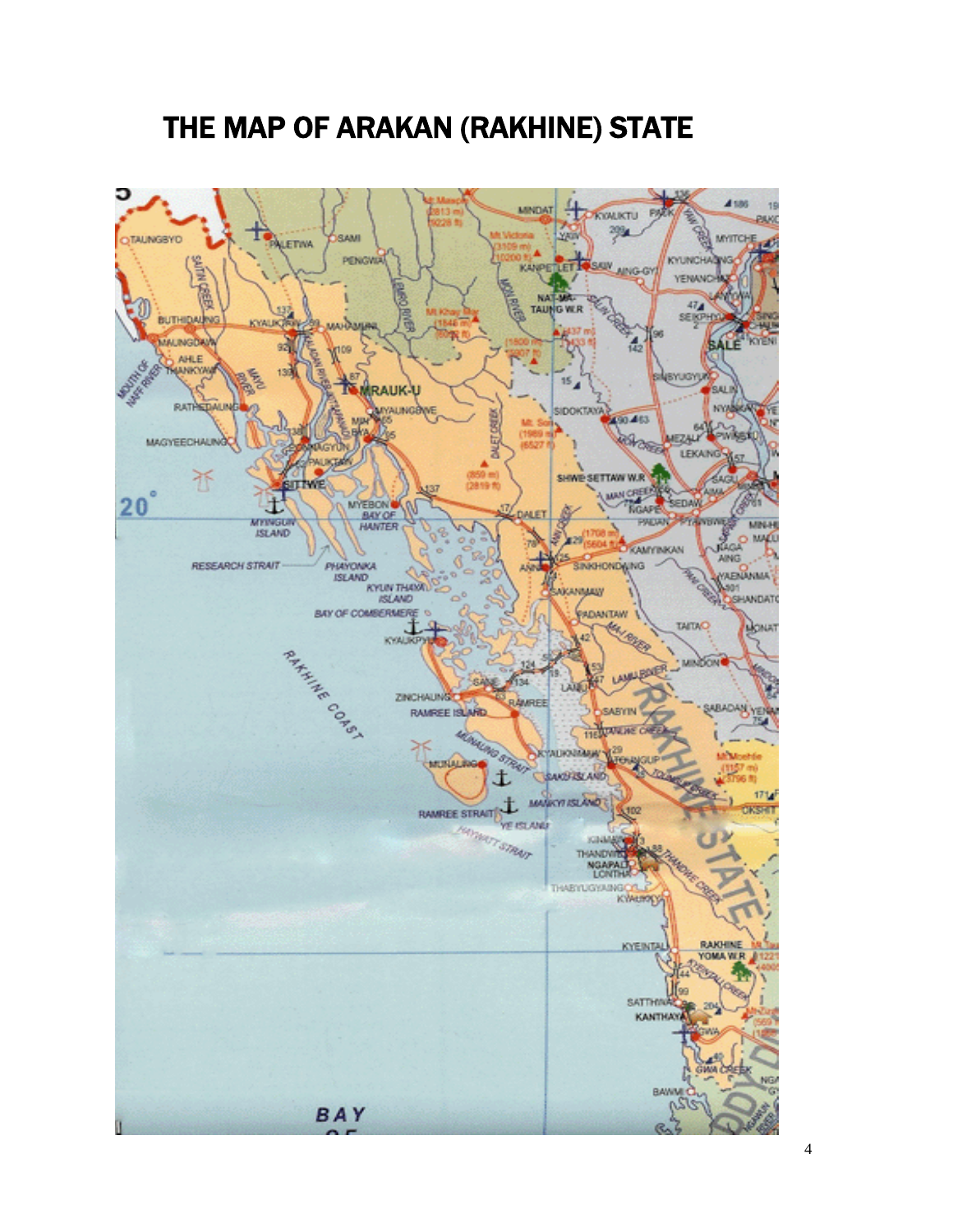### A HISTORICAL BACKGROUND OF ARAKAN

#### **BY** MOHAMMED ASHRAF ALAM

#### **INTRODUCTION**

ARAKAN, once a sovereign and independent State, is now one of the states of the Union of Burma. The Arakan State comprises a strip of land along the eastern coast of the Bay of Bengal from the Naf River to Cape Negaris and stretches north and south touching Bangladesh on the Northwest. The river Naf separates it from Chittagong region of Bangladesh.<sup>1</sup> It is cut off from Burma by a range of near impassable mountains known as Arakan Yomas running north to south, which was an obstacle against permanent Muslim conquest. The northern part of Arakan, today called the "North Arakan," was point of contact with East Bengal. These geographical facts explain the separate historical development of that area – both generally and in terms of its Muslim population until the Burmese king Bodaw Paya conquered it on 28th December 1784 AD.2 Under different periods of history Arakan had been an independent sovereign monarchy ruled by Hindus, Buddhists and Muslims.

#### THE ETYMOLOGY OF ARAKAN AND ROHANG

The word Arakan is definitely of Arabic or Persian origin having the same meaning in both these languages. It is the corruption of the word *Arkan* plural of the word *Al-Rukun*. There exists some controversy about the origin of the name of 'Arakan' on which traditional and legendary sources differ. In fact, the name of Arakan is of much antiquity. In Ptolemy's Geografia (150 AD) it was named '*Argyre*'. Early Buddhist missionaries called Arakan as '*Rekkha Pura'*. In the Ananda Chandra stone pillar of Chandra dynasty (8th Century) at Shitthaung Pagoda in Mrauk-U the name of Arakan was engraved as "*Arakades's*". In a Latin Geography (1597 AD) by Peta Vino, the country was referred to as '*Aracan'*. Friar Manrique (1628-43 AD) mentions the country as '*Aracan'.* <sup>3</sup>

In the work of Arab geographer Rashiduddin (1310 AD) it appears as '*Rahan* or *Raham'*. The British travellers Relph Fitch (1586 AD) referred the name of Arakan as *'Rocon'.* In the Rennell's map (1771 AD), it is *'Rassawn'*. Tripura Chronicle Rajmala mentions the name of Arakan as *'Roshang'*. In the medieval works of the poets of Arakan and Chittagong, like Quazi Daulat, Mardan, Shamser Ali, Quraishi Magan, Alaol, Ainuddin, Abdul Ghani and others, they frequently referred to Arakan as *'Roshang', 'Roshanga', 'Roshango Shar', and 'Roshango Des'*. Famous European traveller Francis Buchanam (1762-1829 AD) in his accounts mentioned Arakan as *"Reng, Roung, Rossawn, Russawn, Rung".* In one of his accounts, "A Comparative Vocabulary of some of the languages spoken in the Burman Empire" it was stated that, " the native Mugs of Arakan called themselves *'Yakin'*, which name is also commonly given to them by the Burmese. The people of Pegu are named *'Taling'*. By the Bengal Hindus, at least by such of them as have been settled in Arakan, the country is called *Rossawn*. The Mahammedans who have long settled at Arakan call the country *'Rovingaw'* and called themselves *'Rohinga'* or native of Arakan. The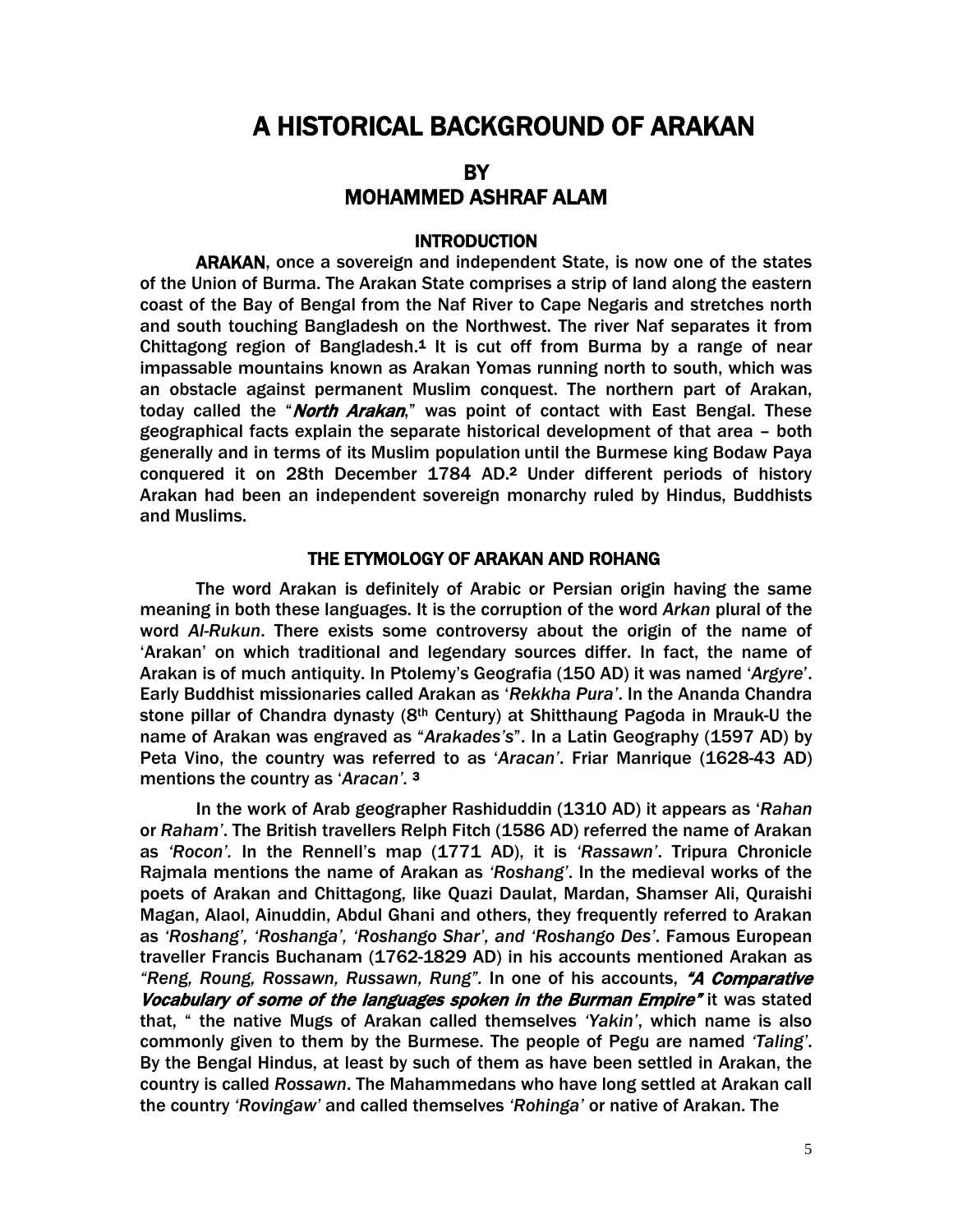Persians called it '*Rkon'."* The Chakmas and Saks of 18th century called it *'Roang'*. Today the Muslims of Arakan call the country '*Rohang*' or '*Arakan*' and call themselves '*Rohingya*' or native of Rohang. The Maghs call themselves 'Rakhine' and call the country 'Rakhine Pye' or country of Rakhine.<sup>4</sup>

#### THE LAND AND THE PEOPLE

The total area of Arakan is about 20,000 square miles. But Arakan Hill-tracts District (5235 square miles) and southern most part of Arakan were partitioned from Arakan. So, it has now been reduced to 14,200 square miles.<sup>5</sup> The earliest inhabitants of Arakan belong to the Negrito group. They are mentioned in the Arakanese Chronicle as *Rakkhasas* or *bilus* (cannibals). They appear to be Neolithic descendants of the people of Arakan but no trace of them has yet been discovered in Arakan. At present two major ethnic races, the Rohingyas and the Rakhines (Maghs) inhabit in Arakan. The Rohingyas are Muslims and the Rakhines are Buddhists. Its unofficial total population now is more than 5 million, both inside and outside the country. At present, the Rohingyas and the Rakhines stand almost in equal proportion inside Arakan. In addition there are about 2 lakhs tribal people [Saks, Dinets (Chakmas) and Mros (Kamais)] and 2 lakhs Burman people in Arakan.6 Polygamy and early marriage enhance the population growth of Rohingyas. The growth rate is much lower among the Buddhist population because of monogamy, late marriage and celibacy. The Rohingyas are mostly concentrated in the riparian plains of Naf, Mayu and Kaladan. Arakan is the only Muslim majority province among the 14 provinces of Burma. Out of the 7 million Muslim population of Burma half of them are in Arakan.7

#### THE EARLY HISTORY

Possibly the history of Arakan can be classified in the following manner into 10 periods: (1) 100-788 AD (Some Hindu dynasties), (2) 788-957 AD (Chandra Hindu dynasty), (3) 957-1430 (A Chaotic period of Mongolians, Buddhists and Muslims), (4) 1430-1784 AD (Mrauk-U dynasty of Muslims & Buddhists), (5) 1784- 1826 AD (Burman Buddhist Rule), (6) 1826-1948 AD (British Colonial Rule), (7) 1948-1962 (Parliamentary Democracy Rule), (8) 1962-1974 AD (Revolutionary Military Government Rule), (9) 1975-1988 (One Party Socialist Programme Party Government Rule), (10) 1988-1999 AD (SLORC/SPDC Military Government Rule).

Under different periods of history, Arakan had been an independent and sovereign monarchy ruled by Hindus, Buddhists and Muslims. According to A. P Phayer and G.E. Harvey, the Arakanese kings established alternately capitals in eight different towns, transferring from one to another. They were successively at Dinnyawadi, 25 kings (146-746 AD); Vesali, 12 kings (788-994 AD); First Pyinsa (Sanbawut), 15 kings (1018-1103 AD); Parin, 8 kings (1103-1167 AD); Krit, 4 kings (1167-1180 AD); Second Pyinsa, 16 kings (1180-1237 AD); Launggyet, 17 kings (1237-1433 AD) and Mrauk-U, 48 kings (1433-1785 AD). 8

Buddhism would seem to have reached Arakan long before its arrival in the interior of Burma. The famous Mahamuni image of Lord Buddha, usually placed in the Shrine at Shiri Gupta hill of Dinnyawadi, an old capital and some 21 miles north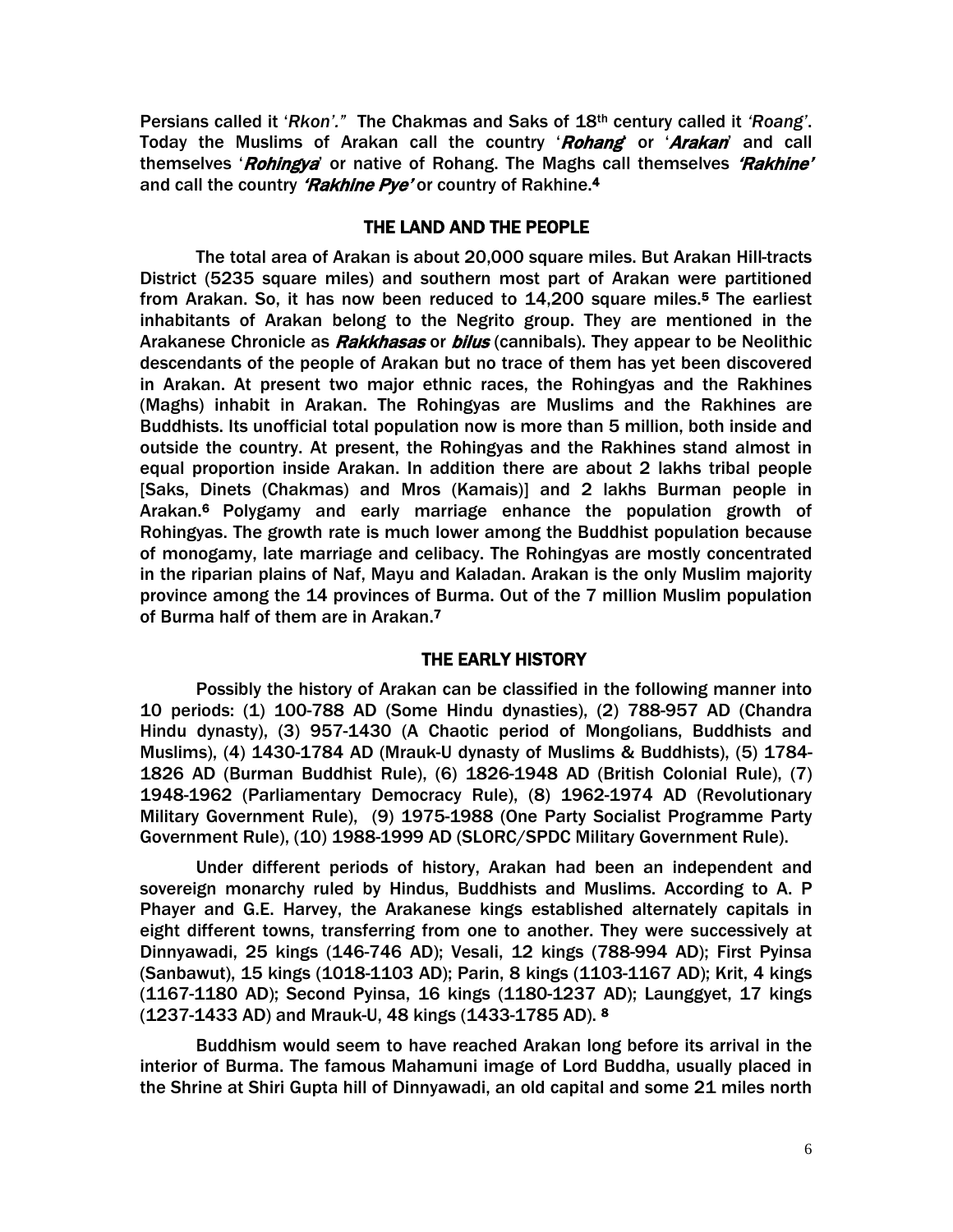of Mrauk-U may be dated from the early centuries of the Christian era. Mahamuni image was built by the king Sandathuriya (146-198 AD). There was Hindu god, which indicated that Arakan was a Hindu land until 10th century AD. According to Morris Collis, the Hindu ruled Arakan from 1st century to 10th century. At that time Arakan was the gate of Hindu India to contact with the countries of the East. But the Arakanese Rakhine chronicles claim that the kingdom of Dinnyawadi was founded in the year 2666 BC, and contain lists of kings beginning with that date.<sup>9</sup>

Inscriptions mention a Chandra dynasty, which may have been founded as early as the end of 8th century. Its capital was called by the Indian name of Vaisali, and thirteen kings of the dynasty are said to have reigned there for a total period of 230 years.10 The city of Vesali was founded in 788 AD by king Mahataing Sandya. The ruins of the city are still to be seen on the bank of a tidal creek about 44 miles inland from the Bay of Bengal (from Akyab City). This city became a noted trade port to which as many as a thousand ships came annually. The Chandara kings extended their territory as far north as Chittagong; the dynasty came to an end in 957 AD being overwhelmed by a Mongolian invasion. Vesali was an easterly Hindu kingdom of Bengal. Both government and people is Indian similar to that of Bengal.11

Before the arrival of Islam in Arakan, the people of Vesali professed Hinduism and Buddhism. Later they abandoned Hinduism and professed Buddhism and Islam. Inside the palace compound of Vesali there were many stone plates inscribed in Nagri. The Vesali kings also melted good silver coins. Stamped on them are the bull, Nandi, the avatar of Siva; Siva's trident; and shred of flowers melted with Bhraman civilization.<sup>12</sup>

#### THE ARRIVAL OF ARABS AND ISLAM IN ARAKAN

The Arab Muslims first came in contact with the Indian Sub-continent and South East Asia through trade and commerce. From the time long past, spices, cotton fabric, precious stones, minerals and other commodities from South and South East Asia were of great demand in the oriental and European countries. The Arabs as seafaring nation almost monopolised this trade between the south and South East Asia on the one hand, the oriental North Africa and European countries on the other. The Arab merchants carried goods to the ports of Mascot and that of Serif on the two side of the Persian Gulf, Basra, Yemen, Jeddah, Qulzum (Suez), for exchange with the goods of the merchants of the Middle Eastern, Central Asian, North African and European countries. For about eight centuries the Arabs monopolised the trade between the East and the West. The Arabs were born traders, and after the introduction of Islam they became a great maritime people. Their profound knowledge in navigation, in the Science of Latitude and Longitude, in astronomical phenomena and in the geography of the countries they visited made them unrivalled in mercantile activities in the Indian Ocean for centuries together. The Arabs used to write about the places that they had visited which indicate their arrivals at East and the West of the world.<sup>13</sup>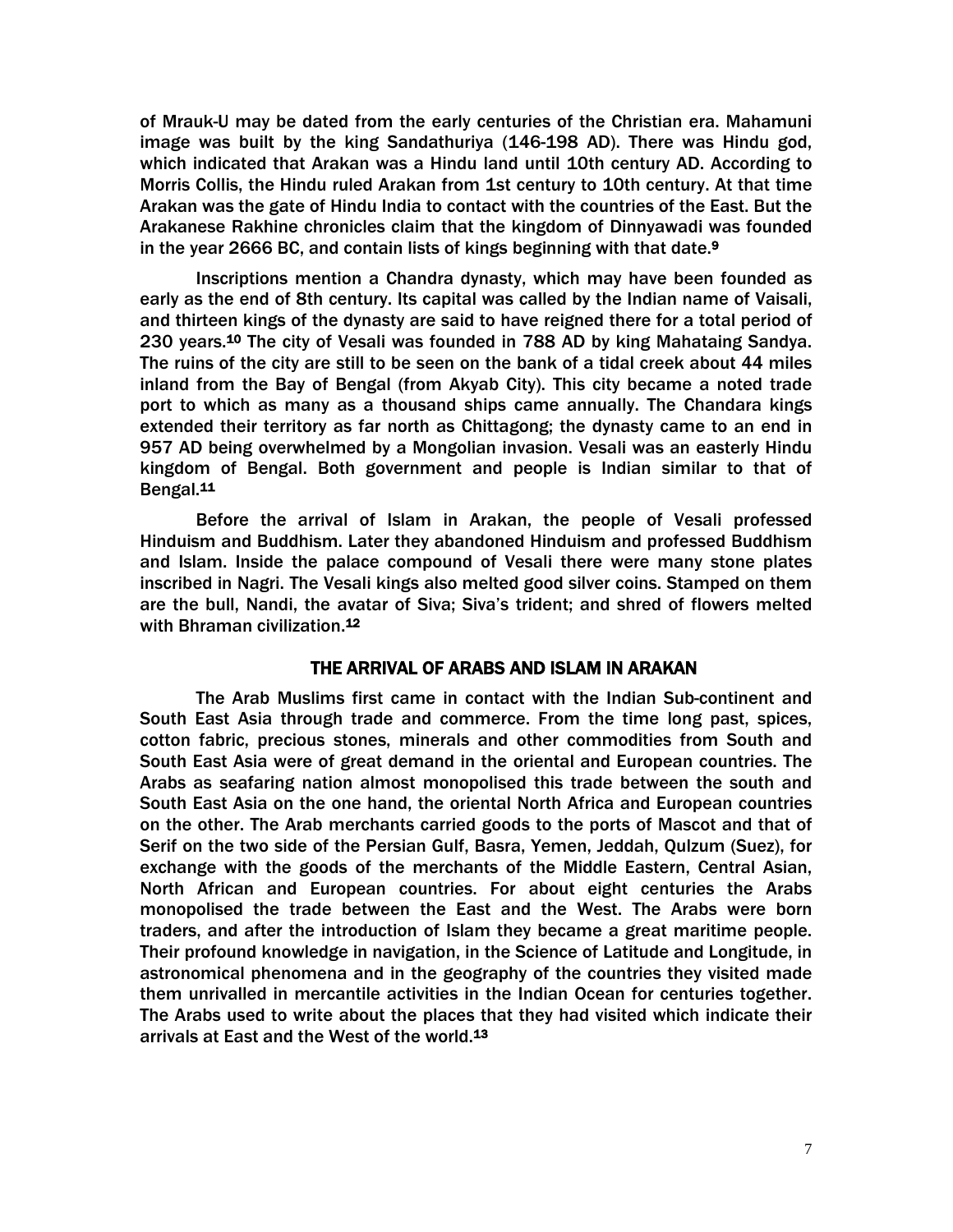There are frequent references to the Arab Muslims settlers in the coastal regions of Arakan from the  $8<sup>th</sup>$  century onward. On the basis of the various Arab and Persian sources Mr. Siddiq Khan states as follow: 14

"To the maritime Arabs and Persians the various ports of the land of Burma, and more specially the coastal regions of Arakan... were well known. Naturally, therefore, when from the  $8<sup>th</sup>$  century onwards, Muslims traders and navigators were spreading over the eastern seas from Egypt and Madagascar to China, and forming commercial settlements at points of vantage, the coastal regions of Burma were not overlooked. Originally, the intention of these traders and sailors had not been to establish permanent colonies, but owing to peculiar circumstances these acquired the nature of permanent settlements."

#### MOHAMMED HANIFA AND QUEEN KAIYAPURI

The Arab Muslim traders had good contacts with Arakan (*Rahambori Island*), Burma, Indochina, Indonesia, Malay etc. with their trade and they propagated the religion of Islam in those countries. The arrival of Mohammed Hanif son of Hazarat Ali (R.A) to Arakan is also narrated in a book written in 16th century by Shah Barid Khan named Hanifa O Kaiyapuri.

"In 680 AD after the war of '*Karbala*' Mohammed Hanofiya with his army arrived at Arab-Shah Para, near Maungdaw in the Northern Arakan, while Kaiyapuri, the queen of Cannibals ruled this hilly deep forest attacking and looting the people of Arakan. Mohammed Hanif attacked the Cannibals and captured the queen. She was converted to Islam and married to him. Her followers embraced Islam en masse. Mohammed Hanif and the queen Kaiyapuri lived in Mayu range. The peaks where they lived were still known as *Hanifa Tonki* and *Kaiyapui Tonki*. The wild cannibals were tamed and became civilised. Arakan was no more in danger of them and peace and tranquillity prevailed. The followers of Mohammed Hanif and Kaiyapuri were mixed up and lived peacefully."<sup>15</sup> The descendants of these mixed people no doubt formed the original nucleus of the Rohingya Muslims in Arakan.

According to the British Burma Gazetteers, "About 788 AD Mahataing Sandya ascended the throne of Vesali, founded a new city (Vesali) on the site of old Ramawadi and died after a reign of twenty two years. In his reign several ships were wrecked on Rambree Island and the crews, said to have been Mohamedans, were sent to Arakan Proper and settled in villages. They were Moor Arab Muslims."<sup>16</sup>

The Shrines of "Babazi Sha Monayem of Ambari", "Pir Badar Sha" (Badar-Aldin Allamah), both situated on the coast of the Bay of Bengal at Akyab, all bear evidence of the arrival of Muslim saints in Arakan in the early period of history. In course of their trading activities in this part of the world, the Arabs colonised in and around Arakan first and afterward began to penetrate into interior part of Burma. They paved the way for the influx of Muslim saints, **Sufis, Fakirs** and sages in Arakan and East Bengal. Those sages used to visit the remote corners of the provinces only to preach their true religion Islam among the infidels and to dedicate their lives to the service of humanity and the oppressed and suppressed people of the land. The superior moral character and high missionary zeal of those followers attracted large number of people towards Islam who embraced it en masse. So,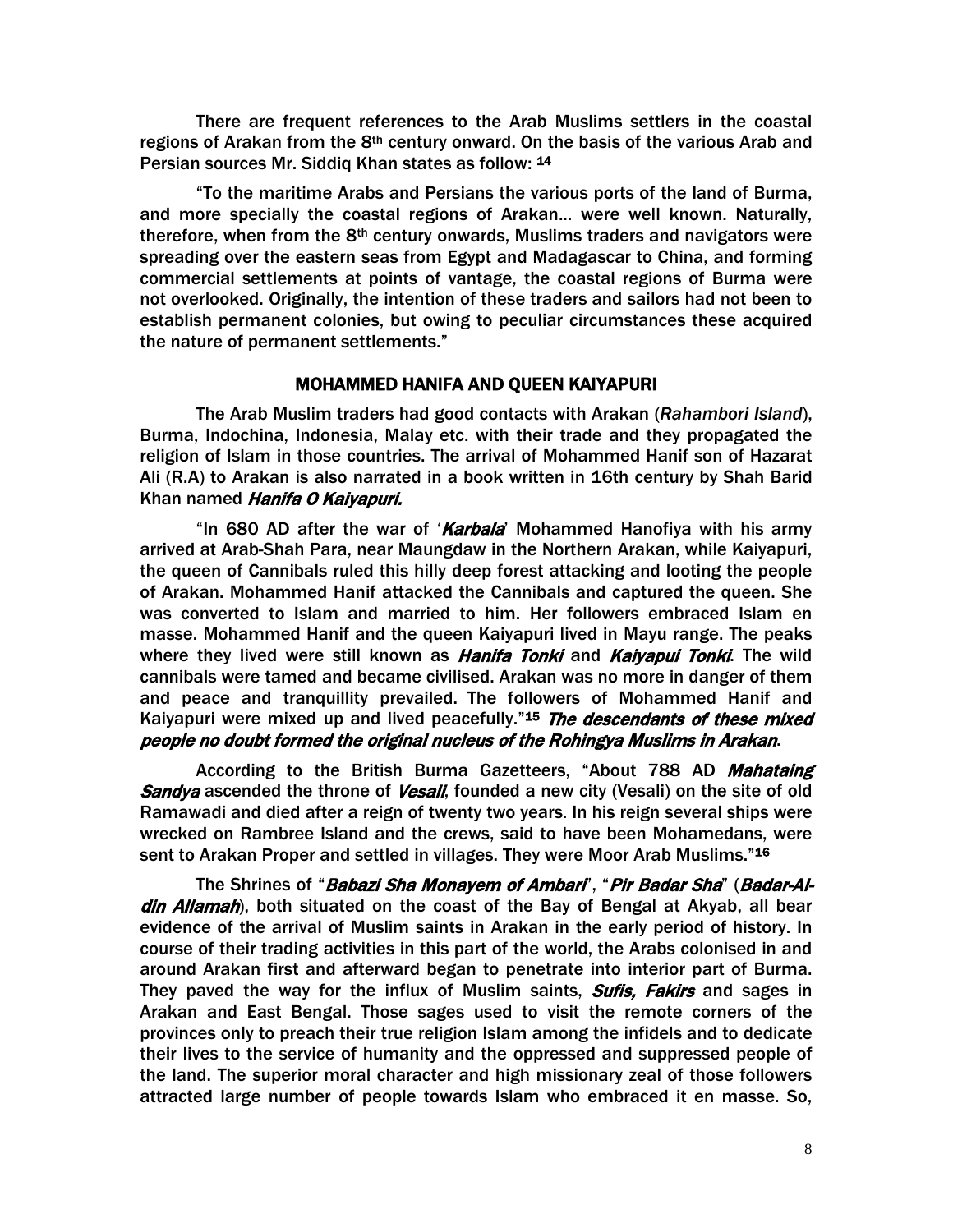they have played a very important role in the growth of Muslim population and development of a Muslim Society in Arakan. Moreover, Islam as a resurgent force vastly influenced the warring and Caste-ridden Society of Arakan with its spirit of equality, fraternity and oneness of all human beings. This concepts inspired the down trodden masses to accept the new religion Islam.<sup>17</sup>

#### THE ORIGIN OF ROHINGYA

Rohang, the old name of Arakan, was very familiar region for the Arab seafarers even during the pre-Islamic days. Tides of people like the Arabs, Moors, Turks, Pathans, Moghuls, Central Asians, Bengalees came mostly as traders, warriors, preachers and captives overland or through the sea route. Many settled in Arakan, and mixing with the local people, developed the present stock of people known as ethnic Rohingya. Hence, the Rohingya Muslims, whose settlements in Arakan date back to 7th century AD are not an ethnic group which developed from one tribal group affiliation or single racial stock. They are an ethnic group developed from different stocks of people. The ethnic Rohingya is Muslim by religion with distinct culture and civilisation of their own. They trace their ancestry to Arabs, Moors, Pathans, Moghuls, Central Asians, Bengalis and some Indo-Mongoloid people. Since Rohingyas are mixture of many kinds of people, their cheekbone is not so prominent and eyes are not so narrow like Rakhine Maghs and Burmans. Their noses are not flat and they are a bit taller in stature than the Rakhine Maghs but darker in complexion. They are some bronzing coloured and not yellowish. The Rohingyas of Arakan still carried the Arab names, faith, dress, music and customs. So, the Rohingyas are nationals as well as an indigenous ethnic group of Burma. They are not new born racial group of Arakan rather they are as old an indigenous race of the country as any others.<sup>18</sup>

#### THE ORIGIN OF RAKHINE

In the year 957 AD, a Mongolian invasion swept over Vesali, and killed Sula Chandra, the last king of Chandra dynasty. They destroyed Vesali and placed on their throne Mongolian kings. Within a few years the Hindus of Bengal were able to establish their Pala Dynasty. But the Hindus of Vesali were unable to restore their dynasty because of the invasion and migrations of Tibeto-Burman who were so great that their population over shadowed the Vesali Hindus. They cut Arakan away from Indians and mixing in sufficient number with the inhabitants of the easternside of the present Indo-Burma divide, created that Indo-Mongoloid stock now known as the Rakhine Arakanese. This emergence of a new race was not the work of a single invasion. But the date 957 AD may be said to mark the appearance of the Rakhine in Arakan, and the beginning of fresh period.19

The new English Dictionary states that the word *Mog, Mogen, Mogue* appear as names of Arakan and the people in 15-16<sup>th</sup> centuries. <sup>20</sup> Today the *Maghs* of Arakan and Bangladesh disown this name because the word Magh became synonymous with sea pirates. For more than two centuries the Maghs of Arakan were known as sea pirates in Bengal. The Maghs earned such a bad name during the last many centuries that it has become a great shame for their descendants of today to own the name Magh. Thus they started calling themselves Rakhines. But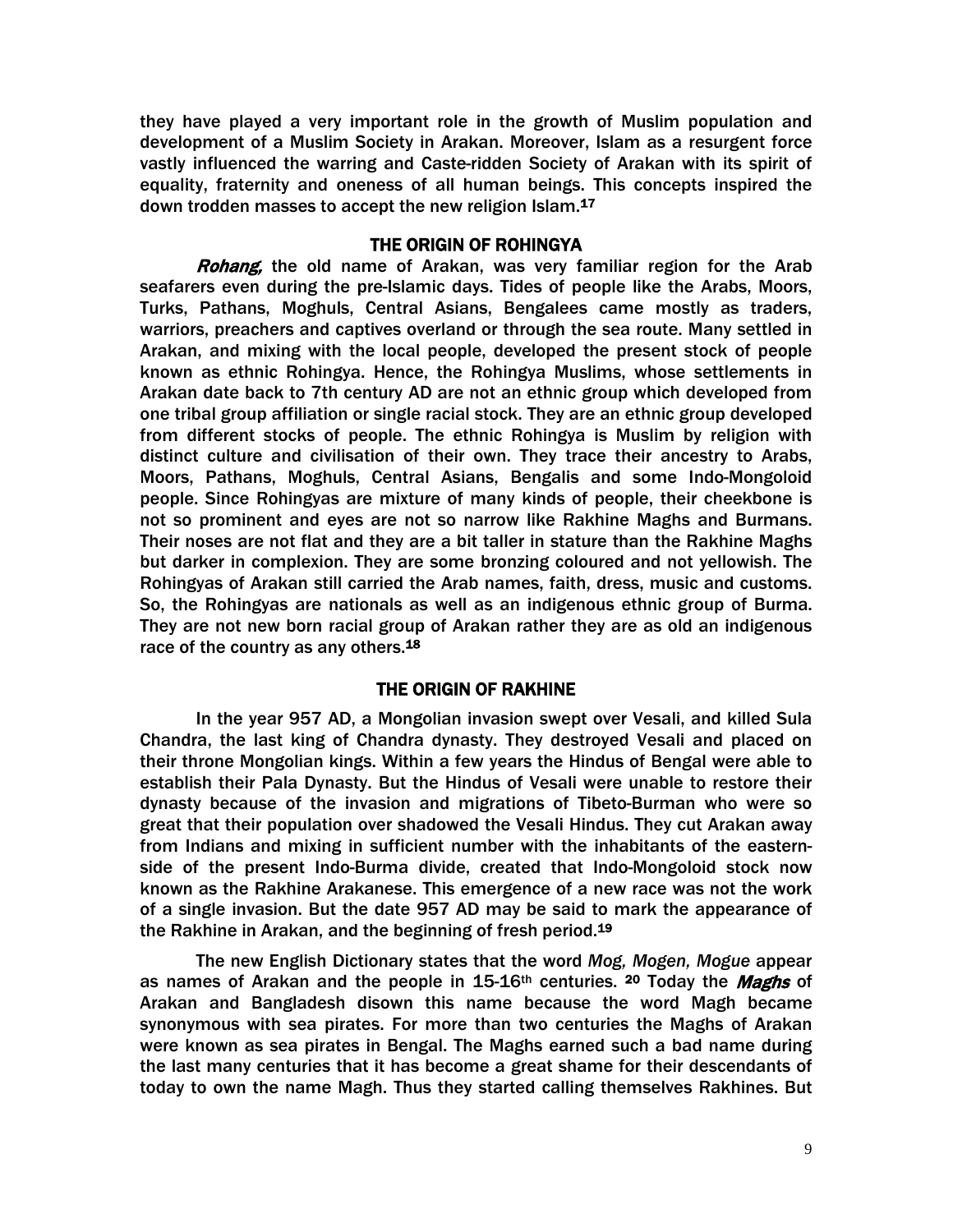according to Phayre, the name *Magh* originated from the ruling race of Magadha and also a well-known poet of *Rosanga* (Arakan), Dault Kazi (1622-38) mentioned in his **Sati Mayna** that the kings of Arakan belonged to Magadha dynasty and was Buddhists by faith.21

According to the Maghs of Arakan, they are descendants of *Rakkhasa (bilu)*; the aborigine of the land and the name of their country is *Rakkahpura*. Ethnically most of the Arakanese Magh belongs to the Mongoloid race. Ethnologists point out that north-western China, the cradle land of mankind between the upper courses of the Yang-Tse-Kiang and of the Hoang-Ho rivers was their earliest home. They entered the area, now known as Burma, through the upper courses of the Irrawadi and Chindwin in three successive waves. In making this entry they encountered the local Mon-Khmer and by defeating them they settled in Burma. However, Arakan Yoma Mountain separates the Arakanese Maghs from the parent stock. Though descended from the same stock, worshipping the same faith and speaking the same language as the Burmese, the Arakanese Maghs have a distinct culture and have preserved a distinct dialect. Hence the Arakanese Maghs of the northern section, close to Bangladesh, exhibit the original Mongoloid features in lesser and subdued degree than their southern brethren. Whether these ethnic differences are due to the intermixture of race or ecological and other factors it is not known. The Arakanese Maghs are short in stature, whose height rarely exceeds five feet six inches. The body seems to be stocky with relatively short legs and body; cheekbone is high and broad. Females are flat chested with thin lips. Black straight hairs, brown small eyes and flat nose are common features of the present-day Rakhine Magh population. 22

 The spoken language of *Rakhine Magh* is not a separate language but pure Burmese with phonetic variation. Historians commented on the *Rakhine language* as follows: 23

" The question of the emergence of the Arakanese Rakhine language is more difficult. No inscriptions in the Burmese script are found in Arakan before 11th and  $12<sup>th</sup>$  centuries. Whether it was the language of the Mongolian invaders of  $10<sup>th</sup>$ century or whether it filtered across the mountains after contact with Burma in the  $11<sup>th</sup>$  and  $12<sup>th</sup>$  centuries is undecided. As Rakhine language is the same language as Burmese, being merely a dialect, to suppose that it was the language of the invaders is to contend that the Mongolians who extinguished Chandras spoke afterwards became predominant in the Irrawady plain. If the country is postulated, and it is argued that the Burmese language, coming over the mountain road, impinged upon the Mongolian speech of the then Arakanese and created modern Arakanese, linguistic difficulties are raised which are difficult to solve. This question awaits judgement."

King Anawratta of Pagan (1044-77 AD) conquered North Arakan, but it was not incorporated in his kingdom. It remained a semi-independent feudatory state under its hereditary kings. When Pagan fell in 1287 AD Arakan asserted its independence under the famous *Minhti*, whose regime, according to the chronicles, lasted for the fabulously long period of ninety-five years (1279-1374 AD). His reign is also notable for the defeat of a Bengali raid. After his death Arakan was for a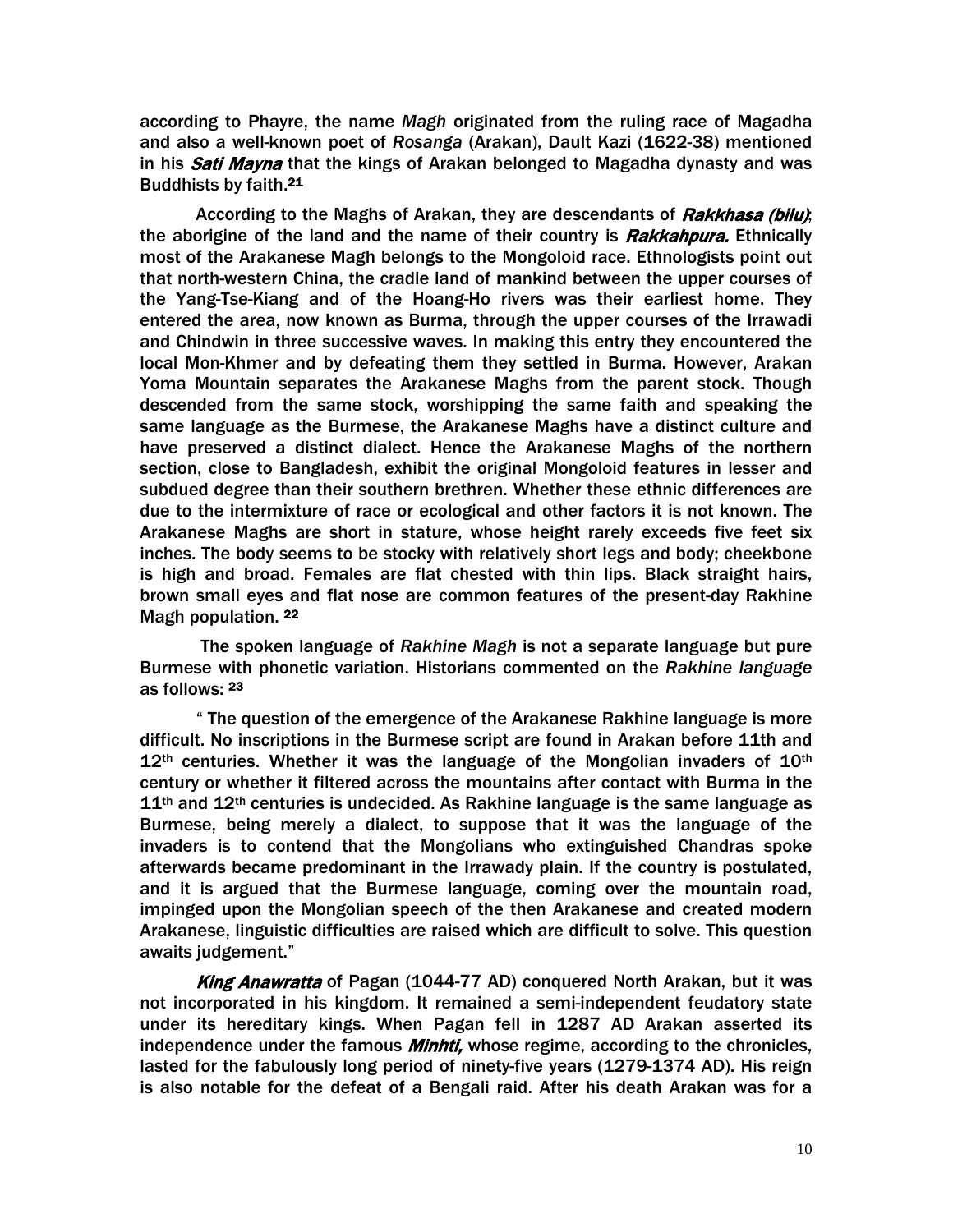considerable time one of the theatres of war in the great struggle between Ava and the Mon kingdom of Pegu. Both sides sought to gain control over it. First the Burmese, then the Mons, placed their nominees on its throne.24

#### THE DEVELOPMENT OF MUSLIM SETTLEMENTS IN ARAKAN

The infiltration of Arabs to Arakan has started before Muslims conquest of India. The oft-quoted statements and records of Arab geographers and traders are important source to reconstruct the history of the coming of the Muslims to Arakan. The Arabs used to write about the places that they had visited which indicate their arrivals at east and west of the world. Referring to the early geographers, G.E. Hervay writes, " *To the Arabs, whose shipping predominated in the eastern seas from 8th to 16th century, Burma was Arakan and Lower Burma."* In addition, from the very beginning of Muslim commercial shipping activity in the Bay of Bengal, the Muslim trading ships reach the ports of Arakan just as they did the ports of Burma proper. And as in Burma so, too, in Arakan is there a long tradition of old Indian settlement.25

Bengal became Muslim in 1203 AD, but this was the extreme eastern limit of Islamic overland expansion (although the Malay Peninsula and the Indonesian archipelago were Islamized much later by missionaries and merchants who came by sea). In northern Arakan close overland ties were formed with East Bengal. The resulting cultural and political Muslim influence was of great significance in the history of Arakan. Actually, Arakan served to a large extent as a bridgehead for Muslim penetration to other parts of Burma, and also Muslims attained some degrees of importance elsewhere as they did in Arakan. The Islamic influence grew in Arakan to the extent of establishing Muslim vassal state beginning in 1430 AD. Muslim's rule and influence in Arakan lasted for more than 350 years until it was invaded and occupied by Burman in 1784 AD.26

#### THE EMERGENCE OF MRAUK-U EMPIRE

This independent kingdom turned westward, toward Bengal, as a result of the growing power of the Burmese court of Ava. In 1404 AD, the king of Arakan, Narameikhla (1404-1434 AD), was forced to flee to Gaur, capital of Bengal Sultanate, which 86 years earlier had already become independent of the Mogul Emperor in Delhi. Ahmed Shah, Sultan of Gaur, welcomed the refugee king. Narameikhla remained at the court of Gaur, where he served as an officer in Ahmad Shah's army and fought in his wars. After the victory of the war, king Ahmed Shah handed over the throne of Gaur to his son Nazir Shah (according to Bengal History it was not Nazir Shah but Sultan Jalaluddin Mohammed Shah) in the year 1426 AD.<sup>27</sup>

Then Naramaikhla pleaded help from the king to regain his lost throne at Launggyet in Arakan. According to *Rakhine Razawin* (Rakhine History), the Sultan of Bengal agreed to do so when Naramaikhla agreed to abide the following 6-point conditions. They are: - <sup>28</sup>

- 1. To return the twelve towns of Bengal.<sup>29</sup>
- 2. To receive Muslim title for the kings of Arakan from Bengal.
- 3. The court emblem must be inscribed with **Kalima Tayuba** in Persian.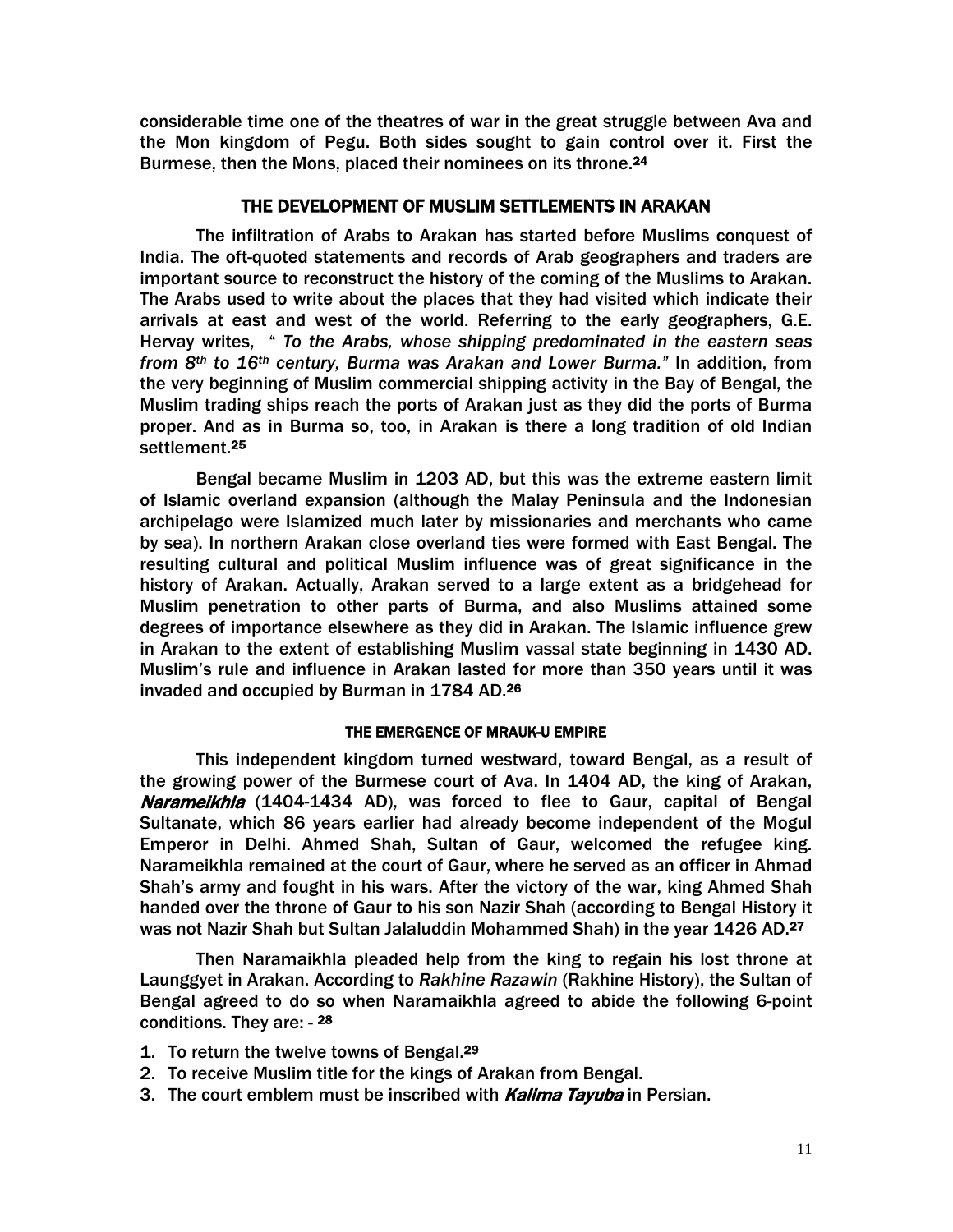- 4. The coins, medallions must be inscribed with *Kalima Tayuba* in Persian and to mint them in Bengal.
- 5. To use the Persian as court language of Arakan.
- 6. To pay taxes and presents annually.

#### THE ARRIVAL PATHAN ARMY IN ARAKAN

As Naramaikhla agreed to six point conditions (Arakanese kings also followed and practised them while they were independent and under no obligation), in 1429 AD, Sultan Nadir Shah sent Gen. Wali Khan as the head of 20,000 Pathan army with Naramaikhla to restore the throne of Arakan to Naramaikhla. The Pathan army conquered Arakan from the control of Mon and Naramaikhla ascended the throne. Soon Wali Khan and Naramaikhla had a dispute over the No. 5 condition of introduction of Persian language as court language of Arakan. Gen. Wali Khan arrested king Naramaikhla and locked up at Balutaung fettering him. Gen. Wali Khan ruled Arakan for one year and introduced Persian in his court which continued as state language up to 1845 AD and appointed Qazis. But some time after that Narameikhla succeeded in re-conquering Arakan with the help of a second army supplied by Nadir Shah headed by Gen. Sandi Khan. The accession of Min Sawmon to the throne ushered a new era in the history of Arakan. Upon his return, Narameikhla founded a new city, Mrauk-U on the bank of the Lembro River, now known as Mrohaung, which remain the capital until 1785 when Arakan was conquered by Burma. Narameikhla's Muslim soldiers, who came with him from Bengal, settled in villages near Mrohaung and built the Sandi Khan Mosque, which still exists today. Muslim influence in Arakan, they may be said to date from 1430, the year of Narameikhla's return. As a result of the close land and sea ties between the two countries, which continued to exist for a long time thereafter, the Muslims played a decisive role in the history of Arakan Kingdom.30

#### MRAUK-U A SULTANATE

Narameikhla ceded certain territory to the Sultan of Bengal and recognised his sovereignty. He introduced Nadir Shah's system of coins bearing the Kalima as used in Bengal since Muslim conquest of 1203 and its fellows that the coinage of Mrauk-U was subsequently modelled. Later on he struck his own coins which had the name of the king in Arakanese letters on one side and his Muslim title in Persian on the other. According to historian M.S Collis, it took the Arakanese a hundred years to learn that doctrine (Islam) from the Moslem-Mongolians. When it was well understood, they founded what was known as the Arakanese Empire. For hundred years 1430 to 1530 AD, Arakan remained feudatory to Bengal, paid tribute and learnt history and polities. Twelve kings followed one after another at Mrauk-U in undistinguished succession. They struck coins and some have been found. In this way Arakan become definitely oriented towards the Moslem State. Contact with a modern civilization resulted in a renaissance. The country's great age began. In 1531 AD Min Bin as Zabuk Shah ascended the throne. With him the Arakanese graduated in their Moslem studies and the great Arakanese Empire was founded.<sup>31</sup> But according to Arakanese historian U Aung Tha Oo, all 13 kings including Min Bin received Muslim titles and state Emblem from the Bengal Sultans.32 Ì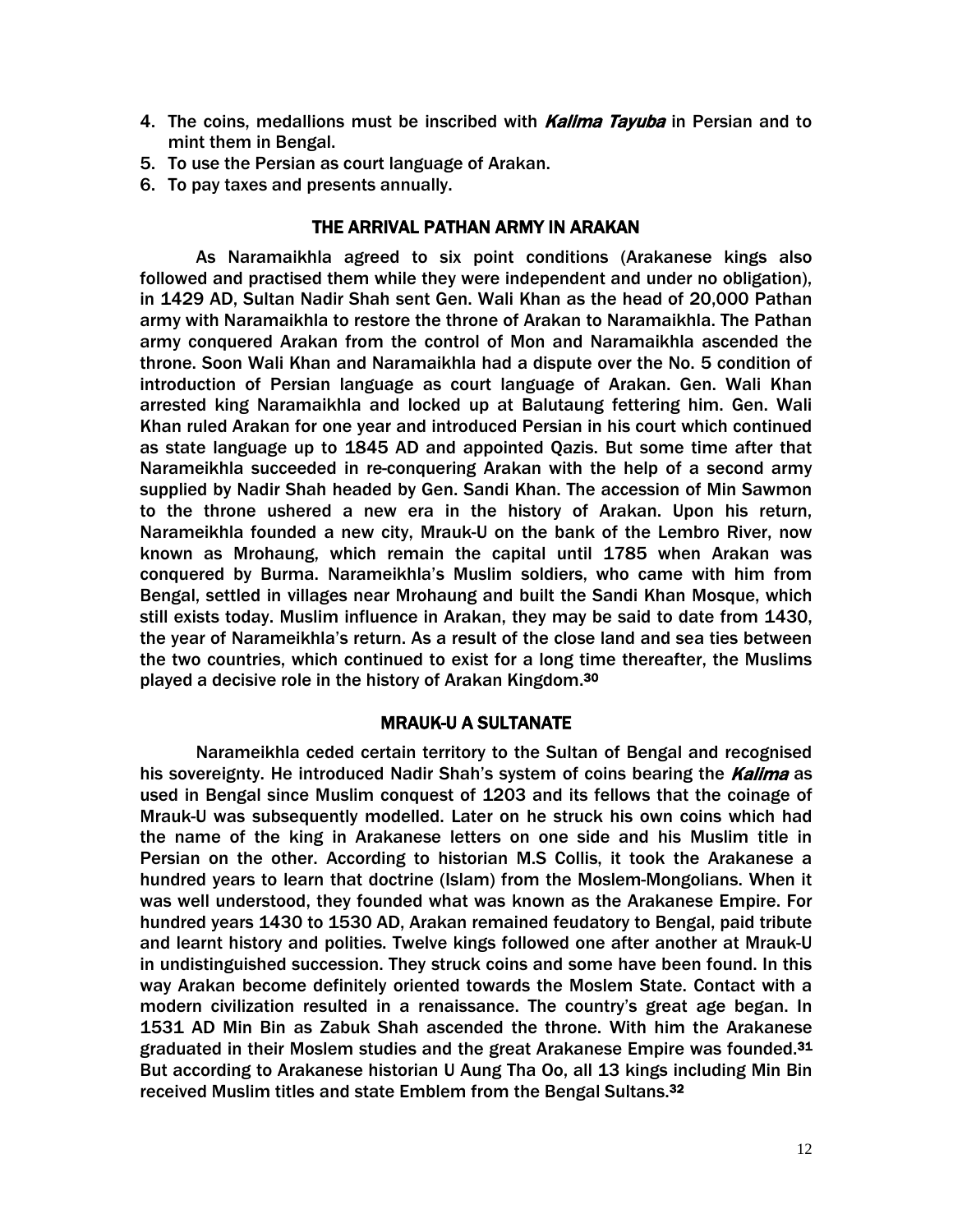In 1434 AD, at the age of 53, Min Sawmon died leaving his kingdom at the hand of his brother *Min Khari as Ali Khan* (1434-1459 AD) as his successor. Min Khari was succeeded by his son **Basawpru as Kalima Shah** (1459-1482 AD). Taking advantage of weakness of Sultan Barbak Shah of Bengal Kalima Shah occupied Chittagong in 1459 AD. Kalima Shah was murdered in 1482 AD and his kingdom plunged into chaos and disaster. Eight kings came to the throne in succession but most of them were assassinated. At last in 1531 AD a capable young king name Min Bin as Zabuk Shah (1531-1553 AD) ascended the throne of Arakan and declared himself as a full independent monarch. During his rule stability came back in Arakan.33 Even after becoming independent of the Bengal Sultans, the Arakan kings continued the custom of using the Muslim titles in addition to the Arakanese or Pali title. The fact that this practice continued even after they had shaken off the yoke of Bengal Sultan, goes to prove that there were some cogent reasons for this other than merely compulsion or force. The king had already a large number of Muslim subjects holding important posts in the court as well as in the field of trade and commerce possessing a far superior culture and civilization compared to those of his own people. Court ceremonies and administrative methods followed the customs of the Gaur and Delhi sultanates. There were eunuchs, harems, salves and hangmen; and many expressions in use at court were Mogul. Muslims also held eminent posts in the court of Arakan. With the ever increasing Muslim influence in the court of Arakan and the subsequent subservience of the administration Sonargaon, Muslims of Gaur and particularly those from Chittagong infiltrated into Arakan in large numbers in search of fresh lands and new pasture. Henceforth Arakanese administration continued to bear definite Islamic stamp.<sup>34</sup>

Dr. Muhammad Enanmul Haq and Abdul Karim (1869-1953) in their work Bengali Literature in the Court of Arakan 1600-1700 state that " the Arakanese kings issued coins bearing the inscription of Muslim Kalema (*the profession of faith in Islam*) in Arabic script. The State emblem was also inscribed Arabic word Aqimuddin (*establishment of God's rule over the earth*)." The Arakanese court also adoption of many Muslim customs and terms were other significant tribute to the influence of Islam. Mosques including the famous Sandi Khan Mosque began to dot the countryside and Islamic customs, manners and practices came to be established since this time. For about two hundred years Muslim domination seemed to have been completed. 35

The kingdom of Arakan had come in close cultural contact with the Muslim Sultanate of Bengal since fifteen century so much so that many of the Buddhist rulers of that country adopted Muslim names for themselves. They appointed Muslim officials in their courts and, apparently under the latter's influence, even inscribed the *Kalima* on their coins. Contact with a modern civilization resulted in a renaissance. The country's great age began. From this time onwards the relation of Muslims with the Arakanese became more intimate and for about two centuries Arakan was united in a bond of friendship with Islamic lands. As a result of the impact of the civilization of the Muslims, Arakanese culture also progressed and thus the ' Golden Age' in the history of Arakan. The end of the sixteenth and the first half of the seventeenth century were a period of political instability and transition caused by the break-up of the Afghan state in Bengal and gradual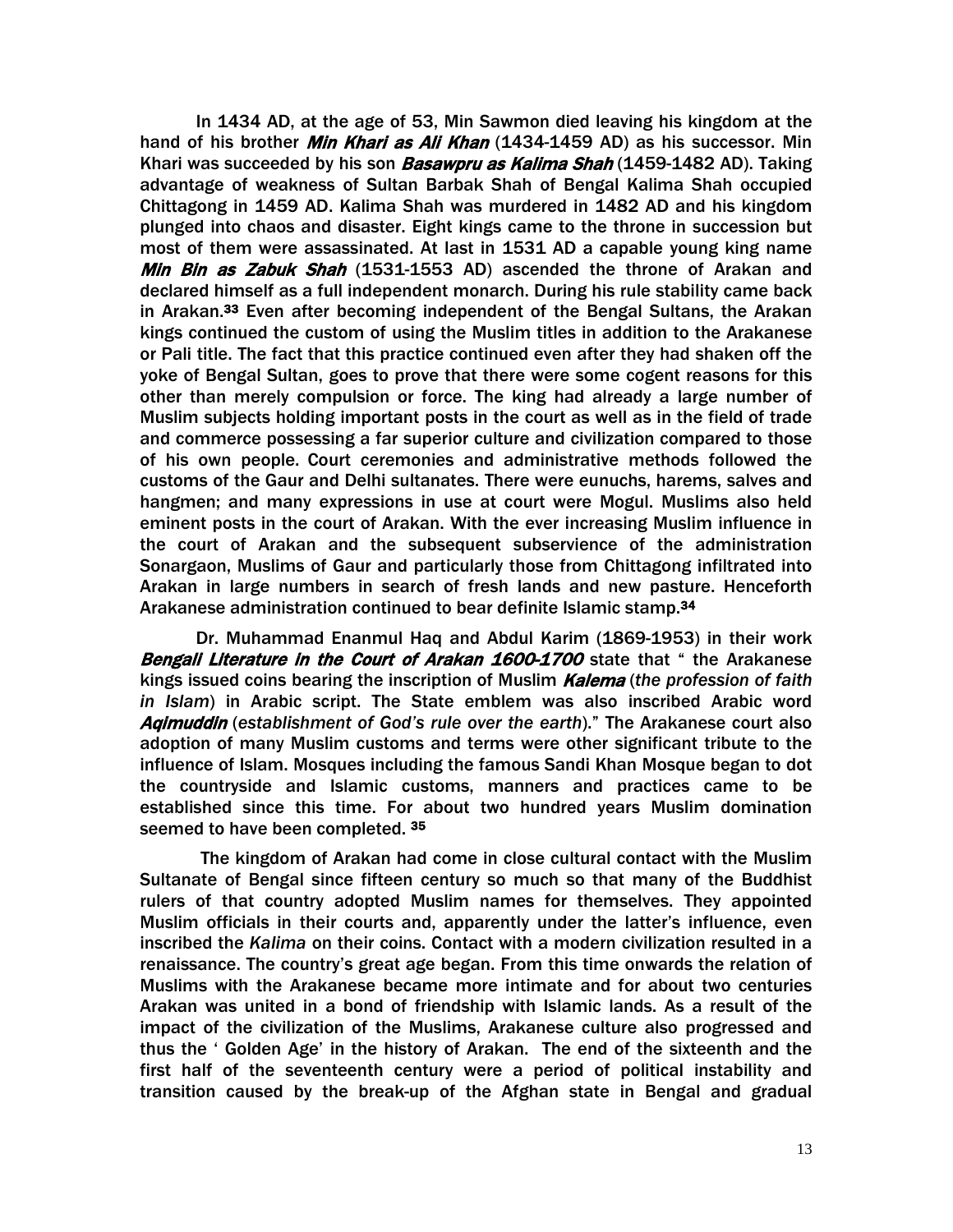advance of the Mughals. One of the social and demographic effects of this political change was the flight of a large number of Afghan nobles and other Muslims rank and position towards the easternmost districts of Bengal. Quite a few of these people found shelter at the Arakan court where they filled up important positions in the government. In this way Arakan became definitely oriented towards the Muslim State. By the end of 1500 AD Arakan region was Islamized and stood as an independent Muslim kingdom. <sup>36</sup> It was later absorbed by the Burmese king in 1784 AD.

#### THE CONQUEST OF CHITTAGONG AND THE INFULENCE BENGALI MUSLIM CULTURES AND LITERATURES IN ARAKAN

Arakan, in fact, a continuation of the Chittagong plain was neither a Burmese nor an Indian Territory till 18th century of the Christian Era. Shut off from Burma by a hill range, it is located far away from the Indian capitals. Chiefly for its location, it had not only remained independent for the most part of its history, but also endeavoured to expand its territory in the surrounding tracts whenever opportunity came and Chittagong was the first country to be the victim of the territorial ambition of Arakanese monarchs.<sup>37</sup> The relation between Chittagong and Arakan is influenced by geographical, ethnological, cultural, and historical considerations. From 1575 till 1666 AD, nearly a century, Chittagong was under almost uninterrupted Arakanese rule which is undoubtedly an important period marked; a company of eight sovereigns successively ruled Arakan only with Chittagong and Chittagong Hill Tracts with full despotic power.38

After Min Sawmon, the successive kings of Arakan took initiative to evolve administration on the model of Gaur and the Muslims were given high posts in the government offices. It is also true that a large number of Muslim officials were employed in the civil as well as military establishments, who were mostly from Chittagong. As a result of the royal patronage, settlements of the Muslim community also grew upon the south-eastern neighbourhood of Mrauk-U; all these settlements are popularly known as *Kalapanzan*. Close to the Mrauk-U City, in course of time, a trading port named Bandar was developed. In Bandar there lived *qadis, muftis, ulama,* religious *fakirs* and *darvishes*. Those high ranking Muslims living there used to converse with the king on equal and friendly terms. At that place the Muslims crowded for business. The ruins of seven mosques and towers (some still standing) eloquently testify to the heydays of the Muslims in Arakan. Most of the Muslim settlements are found on the both sides of the major rivers namely Naf, Mayu (Kalapanzi), Kaladan and Lembro (Lemro). The impact of Muslim culture on the life of the people of Arakan had profound effect on the subsequent course of the history of Arakan. Like the Pathan Sultans of Bengal, the kings of Arakan patronised the cultivation of Bengali literature and many talented poets and writers from different regions thronged the court. With the royal support Bengali literature developed; learned men and men of high calibre received patronage from the kings due to the liberal policy. Many Muslim Bengalee poets dominated the court life.39 Ī

Bengali became a favourite language and the Arakan kings encouraged the writing of a number of Puttis, which was then the only form of literature. Some *Putti* literatures to be mentioned of Arakan are: Shuja Qazi's *Roshanger Panchali (History*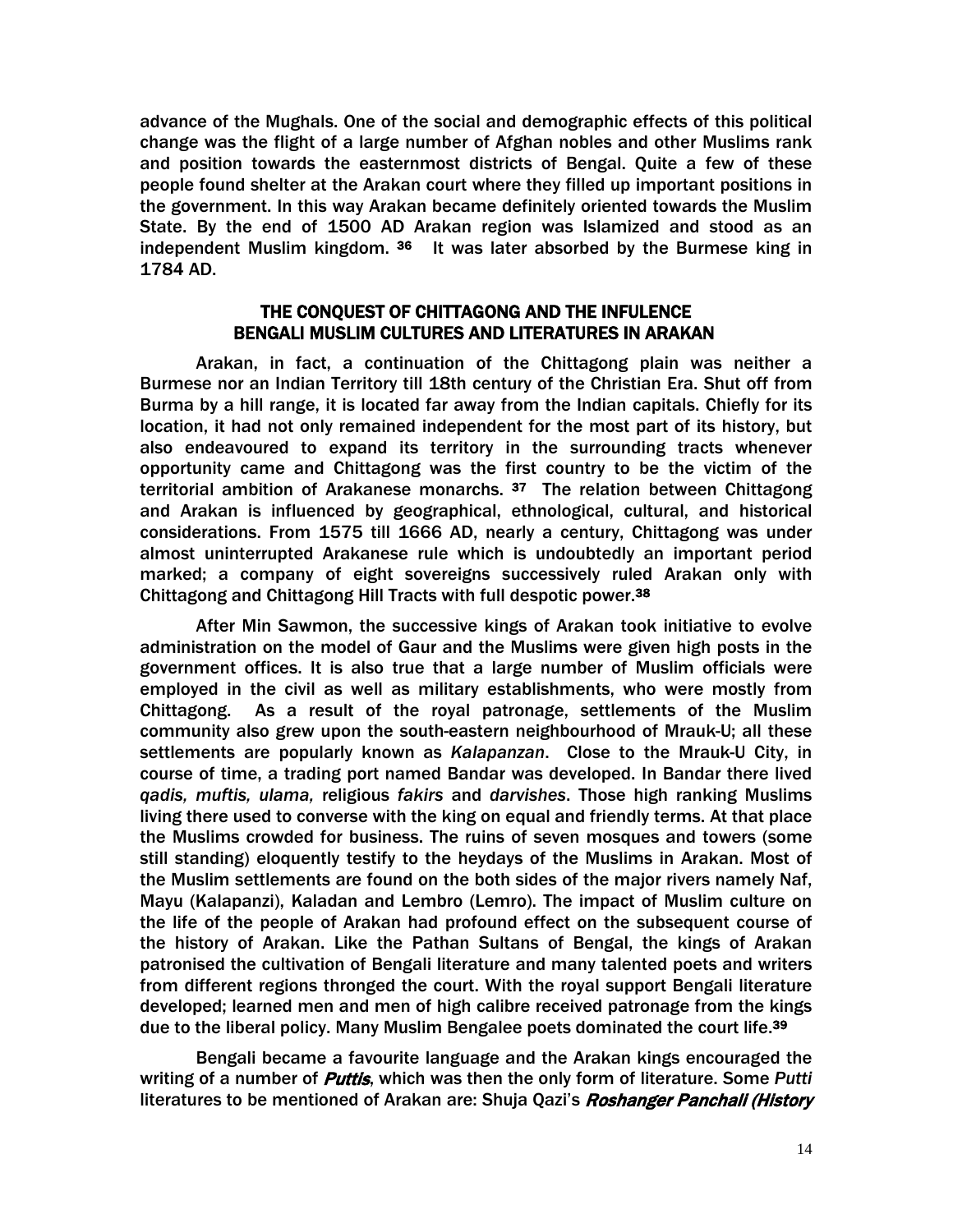of Roshang), Kazi Daulat's Sati Mayna-O-Lora Candrani, Shamer Ali's Razawan Shah, Mardan's Nasir Nama or Nasir Maloum, Shah Alaol's Padmabati, Tufa, Sati Mayna Lor Chandrani, Saiful Mulk Badiujiamal, Sikander Nama, Hatf-Paikar, Abdul Karim's *Dulla Mailis, Hajar Masil, Tamam Anjari*, Qazi Abdul Karim's *Rahatul Qulub*, Abdullar Hazar Sawal, Nurnama, Madhumalati, Darige Majlis, Abul Hussain's Adamer Larai, Ismail Saquib's Bilgisnama, Qazi Muhammad Hussain's Amir Hamza, Dewalmati, Haidar Jung, and etc. Thus Arakan opened up a new field for expansion and exploitation for the Muslims of Chittagong. Except for the political barriers Chittagong and Arakan became one in all other respects and this continued for well over a century and to some extent lingered even up to the first half of the last century.40

#### THE ARAKANESE KINGS WITH MUSLIM NAMES AND TITLES

According to former Chairman of Historical Commission, Burma, Lt. Col. Ba Shin's "Coming of Islam to Burma 1700 AD", Min Sawmon as Solaiman Shah, the founder of Mrauk-U dynasty and his successor were greatly influenced by Islamic culture. The practice of adopting a Muslim name or title by the Arakanese kings continued for more than two hundred years (1430 – 1638). This titles which appeared in Arabic script / Persian *Kufic* on their coins is given below: 41

| SL. No. Names of the kings |                        | <b>Muslim Names</b>       | Reigning period |
|----------------------------|------------------------|---------------------------|-----------------|
| 1.                         | Narameikhla (a) Sawmon | Solaiman Shah             | 1430-1434 AD.   |
| 2.                         | Meng Khari (a) Naranu  | Ali Khan                  | 1434-1459       |
| 3.                         | <b>Ba Saw Pru</b>      | Kalima Shah               | 1459-1482       |
| 4.                         | Dawlya                 | <b>Mathu Shah</b>         | 1482-1492       |
| 5.                         | <b>Ba Saw Nyo</b>      | <b>Mohammed Shah</b>      | 1492-1493       |
| 6.                         | Ran Aung               | Noori Shah                | 1493-1494       |
| 7.                         | Salimgathu             | <b>Sheik Abdullh Shah</b> | 1494-1501       |
| 8.                         | <b>Meng Raza</b>       | Ilias Shah - I            | 1501-1513       |
| 9.                         | Kasabadi               | Ilias Shah - II           | 1513-1515       |
| 10.                        | Meng Saw Oo            | Jalal Shah                | 1515            |
| 11.                        | <b>Thatasa</b>         | Ali Shah                  | 1515-1521       |
| 12.                        | <b>Min Khaung Raza</b> | El-Shah Azad              | 1521-1531       |
| 13.                        | Min Bin (a) Min Pa Gri | Zabuk Shah                | 1531-1553       |
| 14.                        | <b>Min Dikha</b>       | Daud Khan                 | 1553-1555       |
| 15.                        | Min Phalaung           | Sikender Shah             | 1571-1591       |
| 16.                        | <b>Min Razagri</b>     | Salim Shah - I            | 1593-1612       |
| 17.                        | Min Khamaung           | Hussain Shah              | 1612-1622       |
| 18.                        | Thiri Thudama          | Salim Shah - II           | 1622-1637       |
|                            |                        |                           |                 |

#### THE ARRIVAL OF PORTUGUES IN ARAKAN

The Portuguese arrived in the Eastern waters about the year 1500 AD in search of trade. They were mariners and seamen of unique characters. An agreement with Portuguese was reached. When Min Bin as Zabuk Shah came to the throne he turned Mrauk-U into the strongest fortified city of the Bay, employing the Portuguese to lay out his walls and moats and to forge mount his cannon. He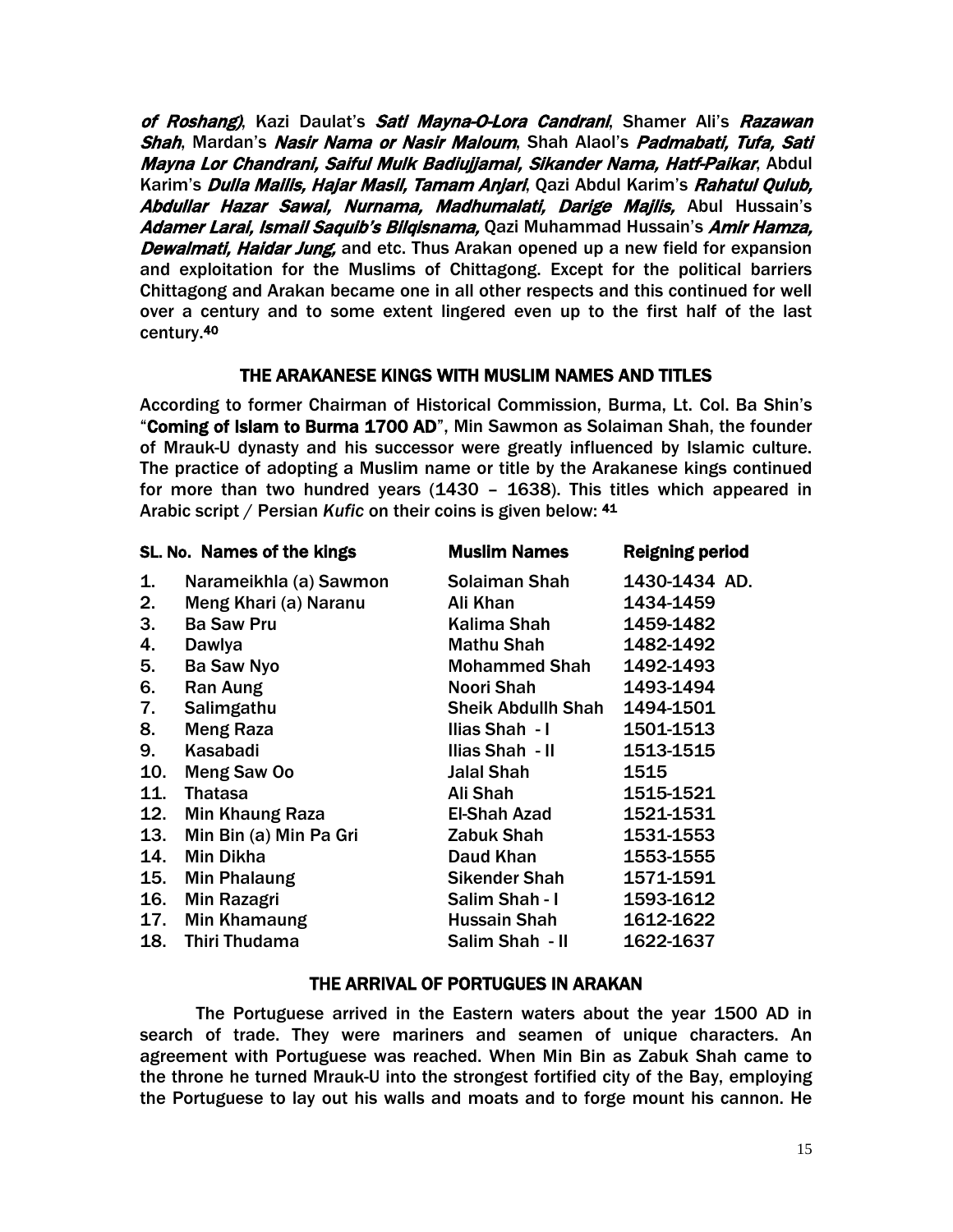appointed them as military officers to train and equip a mercenary army of heterogeneous races, foreign and domestic; and he built with their aid, a large fleet manned with his own men, who were hardy boatmen, but guided and stiffened by Portuguese. King Min Bin in this way became master of a powerful modern weapon.42

In July 1538 AD, the Mogul king Humayon entered Gaur and displaced the Independent dynasty of Arab Hussein Shahi dynasty.43 The pretender was Sher Shah. During the whole of Min Bin's reign the administration of Bengal was interrupted by that struggle and Eastern Bengal lay defenceless. For Min Bin, armed as the non-was, this was opportunity. With a combined fleet and army movement he occupied Eastern Bengal. That province remained to Arakan for the next hundred and twenty years, till 1666 AD. Its administration was left in the hands of twelve local rajahs, who paid an annual tribute to the Arakanese king's viceroy at Chittagong. 44 After conquest of Chittagong Min Bin struck coins on which Chittagong King and his Muslim name Zabauk Shah were inscribed. If King Min Bin founded the prosperity of Mrauk-U dynasty, *Min Rajagri as Salim Shah*, his successor of forty years later, may be said consolidated it. 45

#### THE ACTIVITIES OF MAGH AND PORTUGUESE PIRATES

The capture and enslavement of prisoners was one of the most lucrative types of plunder. Half the prisoners taken by the Portuguese and all the artisans among them were given to the king. The rest were sold on the market or forced to settle in the villages near Mrohaung. A considerable number of these captives were Muslim. In addition to the Muslim prisoners and slaves brought to Arakan from Bengal and even from north India, many more came to serve as mercenaries in the Arakanese army, usually as the king's bodyguard. 46

Early in the 17th century the Portuguese reached the shores of Bengal and Arakan. At that time too, the raiding Arakanese ships reached the source of Ganges. They came into contact with the Portuguese and permitted them to establish bases for their operations and also granted them commercial concession. In return, the Portuguese helped to defend the Arakan boundaries. In 1576 AD. Akbar the Great, Emperor of Delhi, was efficiently ruling Bengal so that Arakan was now facing the Mogul Empire itself and not only Bengal. The Portuguese knowledge of firearms and artillery was more advanced than that of the Moguls, and Arakan profited much there by. Joint Arakanese-Portuguese raids on Bengal continued until the end of the 18th century and ceased entirely with the strengthening of the British naval force in the Bay of Bengal. 47

King Mingphalaung as Sikander Shah (1571-93), worthy son of conqueror Min Bin as Sultan Zabuk Shah ascended the throne of Arakan in 1571 AD. He went up to Dacca and held all parts of Chittagong and ports of Noakhali and Tippera. 48 King Minphalung was succeeded by his son *Meng Razagryi as Salim Shah I* (1593-1612). In 1599 AD. Meng Razagyi attacked Pegu. In this expedition he employed a flotilla from Chittagong and the Ganges delta. The expedition was crowned with success. On the return journeys the wise minister Mahapinyakyaw, lord of Chittagong, died. 49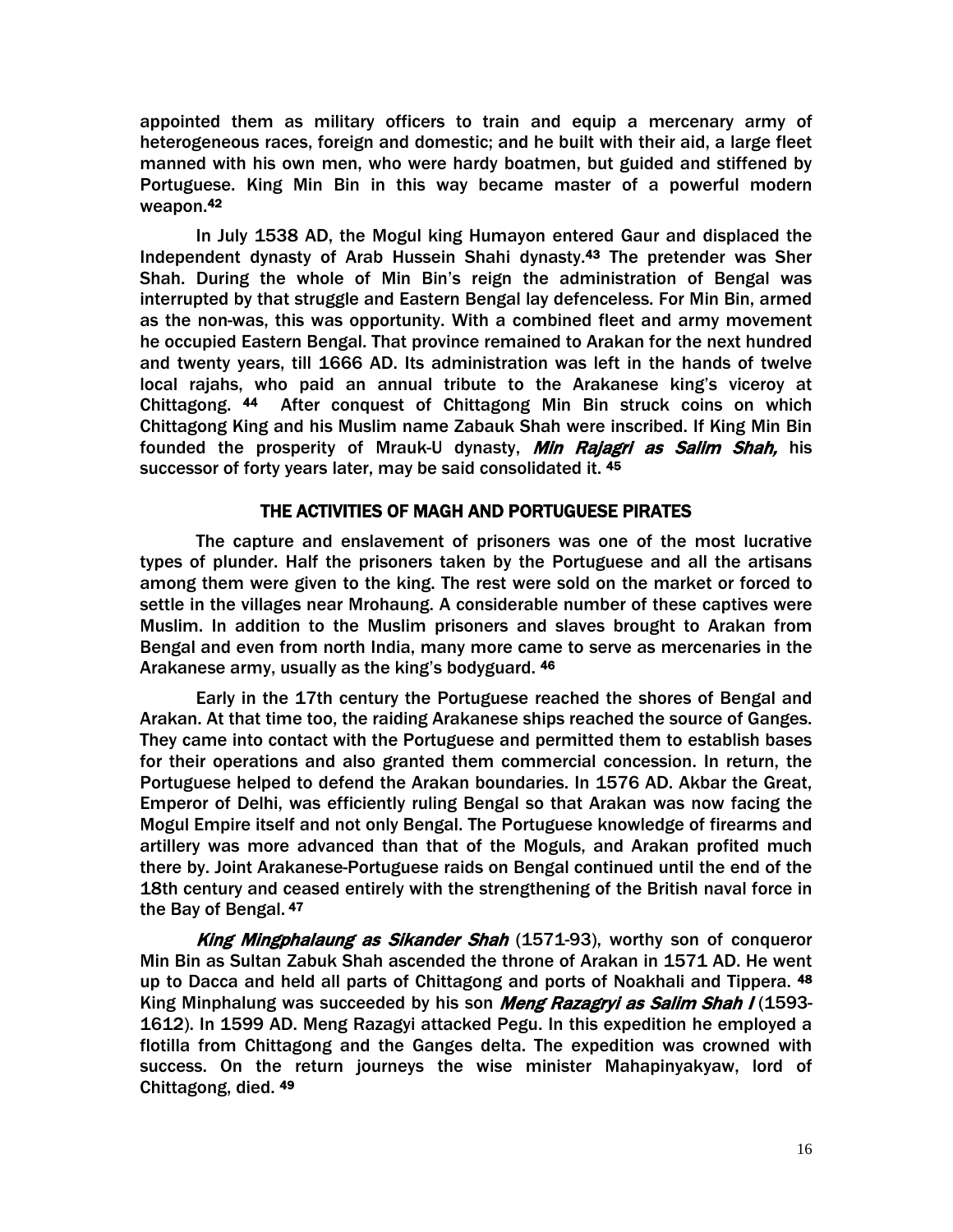King Salim Shah I, called himself king of Bengal and Tippura, issued trilingual coins from Chittagong in Arabic, Nagari and Devanagri with his Pali and Muslim titles in 1601 AD. For a short period during the reign of Salim Shah I Arakan extended from Dacca and the Sundarbans to Moulmein, a Coastal Strip of a thousand miles in length and varying from 150 to 20 miles in depth. This considerable dominion was built up by means of the strong cosmopolitan army and navy organised by king Minbin as Zabuk Shah. King Salim Shah I was succeeded by his eldest son *Meng Khamaung as Hussain Shah* (1612-1622 AD). In 1609 AD the Portuguese occupied Sandip and established their independent base. From this base they conducted several hostile incursions in different parts of the Arakanese kingdom. So the Arakanese king decided to destroy the Portuguese bases. In early 1615 AD the Arakanese laid siege to the island of Sandip and later they occupied the island with the help of Dutch. The Arakanese capture of Sandip in 1615 AD shattered the Portuguese dream of establishing a maritime and religions empire in the region. King Hussein Shah proved to be a great and most successful king of Arakan. 50

The main source of information on that period is the Portuguese traveller, the Augustan monk Sebastian Manrique, who was in Arakan from 1629 to 1637 AD. Using not only his own memoirs but also ancient Arakanese sources placed at his disposal, Manrique in his book described the arrival of Muslim prisoners, and Muslim army units at the Arakan king's court. He also mentioned important Muslims who were holding key positions in the kingdom and comments on the foreign trade colonies mostly Muslims, which existed in Arakan. The prisoners were brought from Bengal in Portuguese and Arakanese ships, some of whose sailors were themselves Muslims - a fact that did not trouble them in their profession, not even the fact that enslaving a Muslim stands in contrast with the Muslim Law, the **Shari'a.** Manrique gives a detailed description of such Muslim prisoners, which he accompanied. He even tried -without success to convert the Muslims to Christianity. Some of these captive salves were settled in special areas guarded by Muslim soldiers. 51

For nearly half a century, Chittagong was a breeding ground of the pirates who ravaged the whole of lower Bengal, depopulated it and turned it to wilderness. During the four years from 1621 AD to 1624 AD the Arakanese Maghs in alliance with the Portuguese pirates brought to Chittagong then in possession of the king of Arakan, 42,000 slaves captured in the various districts of Bengal. Only Portuguese sold their captives but the Maghs employed all of them they had carried off in agriculture and other services.52

In 17th century the Maghs and Portuguese pirates brought Bengalee captives, both Muslims and Hindus, and sold at the ports of Arakan and India. Referring to 17th century historians G.E. Harvey writes as follows:- <sup>53</sup>

"… With the Arakanese they (Portuguese pirates) made a dire combination, holding Sandwip island, Noahkali and Backergunge districts, and the Sunderbands delta south of Calcutta, and raiding up to Dacca and even Murshidabad, while Tippura sent them propitiatory tribute. After they had sacked Dacca, his capital, in 1625 AD the Moghul governor felt so unsafe that for a time he lived further inland.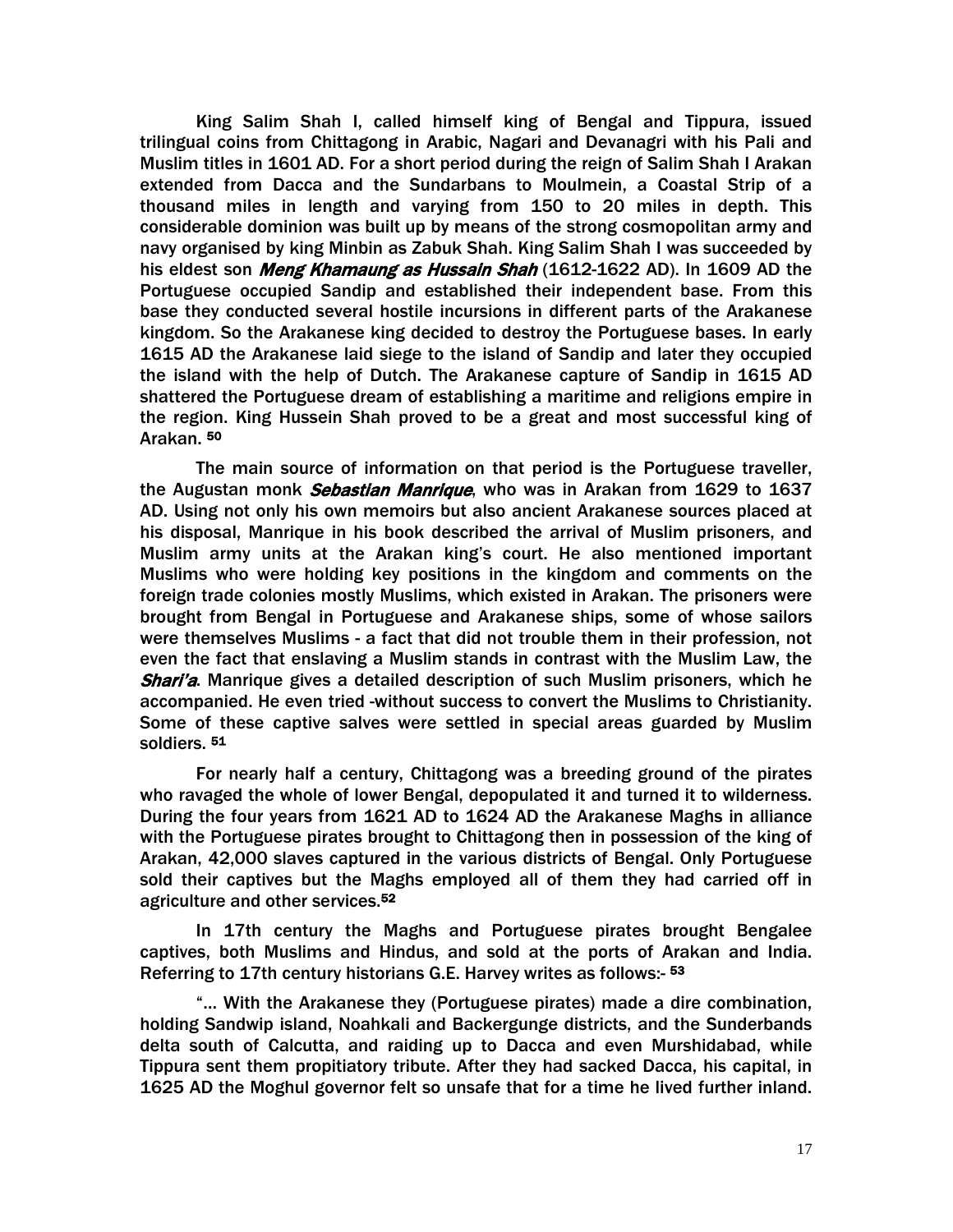For generations an iron chain was stretched across the Hoogly River between Calcutta and Sibpur to prevent their entrance. In a single month, February 1727 AD, they carried off 1,800 captives from the southern parts of Bengal; the king chose the artisans, about one-fourth, to be his slaves, and the rest were sold at prices varying from Rs. 20 to Rs. 70 a head and set to work on the land as slaves. This continued throughout the eighteenth century, decreasing when the English began to police the coast. But even in 1795 AD they were plundering the king of Burma's boats off Arakan, laden with his customs dues of 10 per cent in kind. Rennell's map of Bengal, published in 1794 AD marks the area south of Backergunge '*deserted on account of the ravages of the Muggs (Arakanese)'*. They had forts at Jagdia and Alamgirnagar in the mouth of the Meghna River, and here and there a few of them settled in the delta. They had also a little colony of 1,500, speaking Burmese and wearing Burmese dress, still survive on four or five islands in the extreme southeast of Backergunge district. They did not occupy the country administratively, they held it to blackmail."

" The Arakan pirates, both Magh and *feringhi,* used constantly to come by the water-route and plunder Bengal. They carried off the Hindus and Mahomedans that they could seize, pierced the palms of their hands, passed thin strips of cane through the holes and threw them huddled together under the decks of their ships. Every morning they flung down some uncooked rice to the captives from above, as we fling grain to fowl. On reaching home the pirates employed some of the hardy men that survived such treatment in tillage and other degrading pursuits. The others were sold to the Dutch, English, and French merchants at the ports of the Deccan. Sometimes they brought their captives to ….. Orissa; anchoring a short distance from the coast they sent a man ashore with the news. The local officers, in fear of the pirates committing any depredation or kidnapping there, stood on the shore with a number of followers, and sent a man with money on board. If the terms were satisfactory, the pirates took the ransom and set the captives free with the man. Only the *feringhis* sold their prisoners. But the Maghs employed all whom they had carried off in agriculture and other services. Many highborn persons and Saiyads, many Saiyad - born pure women, were compelled to undergo the disgrace of slavery or concubinage to these wicked men. Mahomedans underwent such oppression as they had not to suffer in Europe. As they continually practised raids for a long time, Bengal daily became more and more desolate and less and less able to resist them. Not a house was left inhabited on their side of the rivers lying on their track from Chittagong to Dacca. The district of Bakla [Backergunge and part of Dacca], which formerly abounded in houses and cultivated fields and yield a large revenue as duty on betel-nuts, was swept so clean with their broom of plunder and abduction that none was left to tenant any house or kindle a light in that region. …… The governor of Dacca had to confine his energies to the defence of that city only and to the prevention of the coming of the pirate fleet to Dacca; he stretched iron chains across the stream …… The sailors of the Bengal flotilla were inspired with such fear of the pirates that whenever a hundred war-boats of the former sighted only four of the latter, the Bengal crew thought themselves lucky if they could save their lives by flights; and when the distance was too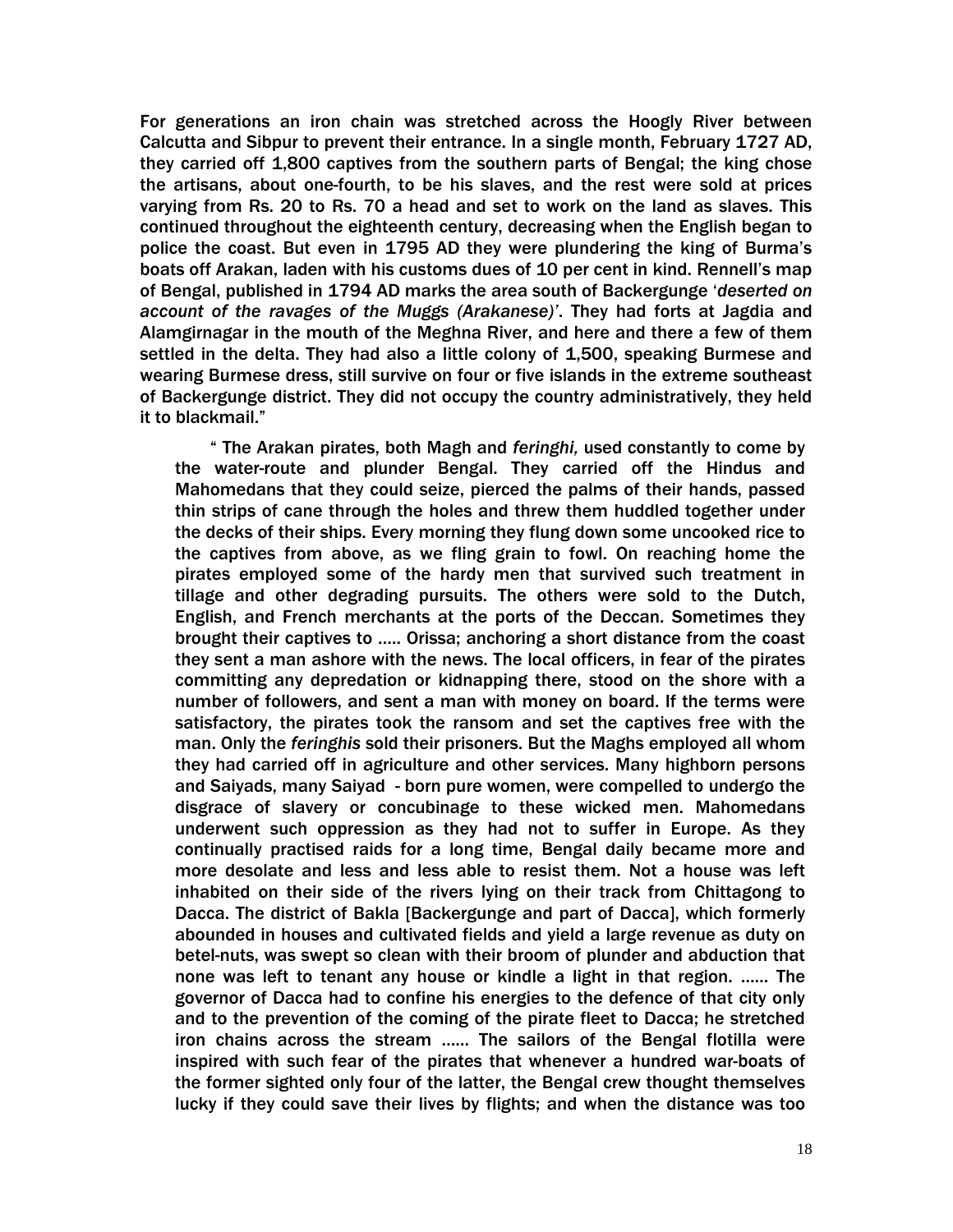short to permit escape, they – rowers, sepoys, and gunners alike – threw themselves overboard, preferring drowning to captivity. Many *feringhis* living at Chittagong used to visit the imperial dominions for plunder and abduction. Half their booty they gave to the raja of Arakan and other half they kept. They were known as the *Hermad* [Armada] and owned a hundred swift *jalia* boats full of war material … Latterly the raja of Arakan did not send his own fleet to plunder the Moghul territory, as he considered the feringhi pirates in the light of his servants and shared their booty. When Shayista Khan asked the *feringhi* deserters, what salary the Magh king had assigned to them, they replied "Our salary was the Moghul Empire. We considered the whole of Bengal as our fief. We had not to bother revenue surveyors and ourselves about court clerks but levied our rent all the year round without difficulty. We have kept the papers of the division of the booty for the last forty years*." (Year 1670 circ., Shihabuddin Talish, soldier and historian, see Jadunath Sarkar "History of Aurangzib" III. 224 and JAS Bengal 1907 his "The Feringi Pirates of Chatgaon" 422)* 

#### SOME MUSLIM PRIME MINISTERS, DEFENCE MINISTERS AND MINISTERS IN THE ROYAL COURT OF ARAKAN

King Meng Khamaung was succeeded by his son Thiri Thudama as King **Salim Shah II** (1622-1638 AD) in 1622 AD. According to the history, the coronation of Thiri Thudama was deferred for twelve years, in pursuance of an astrological prediction that the king would die within a year of his coronation. The great king knowing that his life would come to an end transferred the rule of the kingdom to the hand of his Chief and Defence Minister Sri Ashraf Khan. According to the Muslim Poet Daulat Kazi's book known as **Sati Mayna-O-Lora Candrani**, the king made Ashraf Khan his Chief Minister and the Commander of his army. He sat in court, and look after the day to day affairs of the kingdom. When the king felt that his end was drawing near, he celebrated the coronation ceremony and entrusted Ashraf Khan with the responsibility of governing the country. <sup>54</sup> Portuguese traveller Sebastien Manrique also refers to Lashkar Wazir when he says that the Lashker **Wazir** led the Muslim contingent of army in the coronation procession of the king Thiri Thudama in 1635 AD. 55 His son *Min Sani* in 1638 AD succeeded King Thiri Thudama, the unfortunate prince ruled for a brief period of 28-days. Narapadigyi, the dowager queen's lover, who occupied the throne of Arakan, murdered Min Sani. 56

According to Muslim Poet Shah Alawal of Arakan court, Narapdigyi (1638-1645 AD.) was king of Arakan after the death of King Thiri Thudama's son Min Sani. He was a paramour of *Natshinme*, the chief queen of Thiri Thudama and was great grand son of *king Thatasa* who ruled Arakan 1525-31 AD.<sup>57</sup> King Narapadigyi's War Minister or Lashkar Wazir was Siri Bara Thakur. After the death of Bara Thakur his illustrious son *Magen Thakur* became the *Lashkar Wazir* or War Minister of king Narapadigyi. According to Poet Shah Alawal, Magen Thakur was born of Siddique family or descendants of the Muslim first Caliph Hazarat Abu Bakar (RA). He was not only a high born but also a learned man and he respected the learned people. He gathered the learned people of the country by his side and showed them much respect. King Narapdigyi had no son, but only a daughter. When the king became old, he appointed Magen Thakur, who was a minister, guardian of his daughter.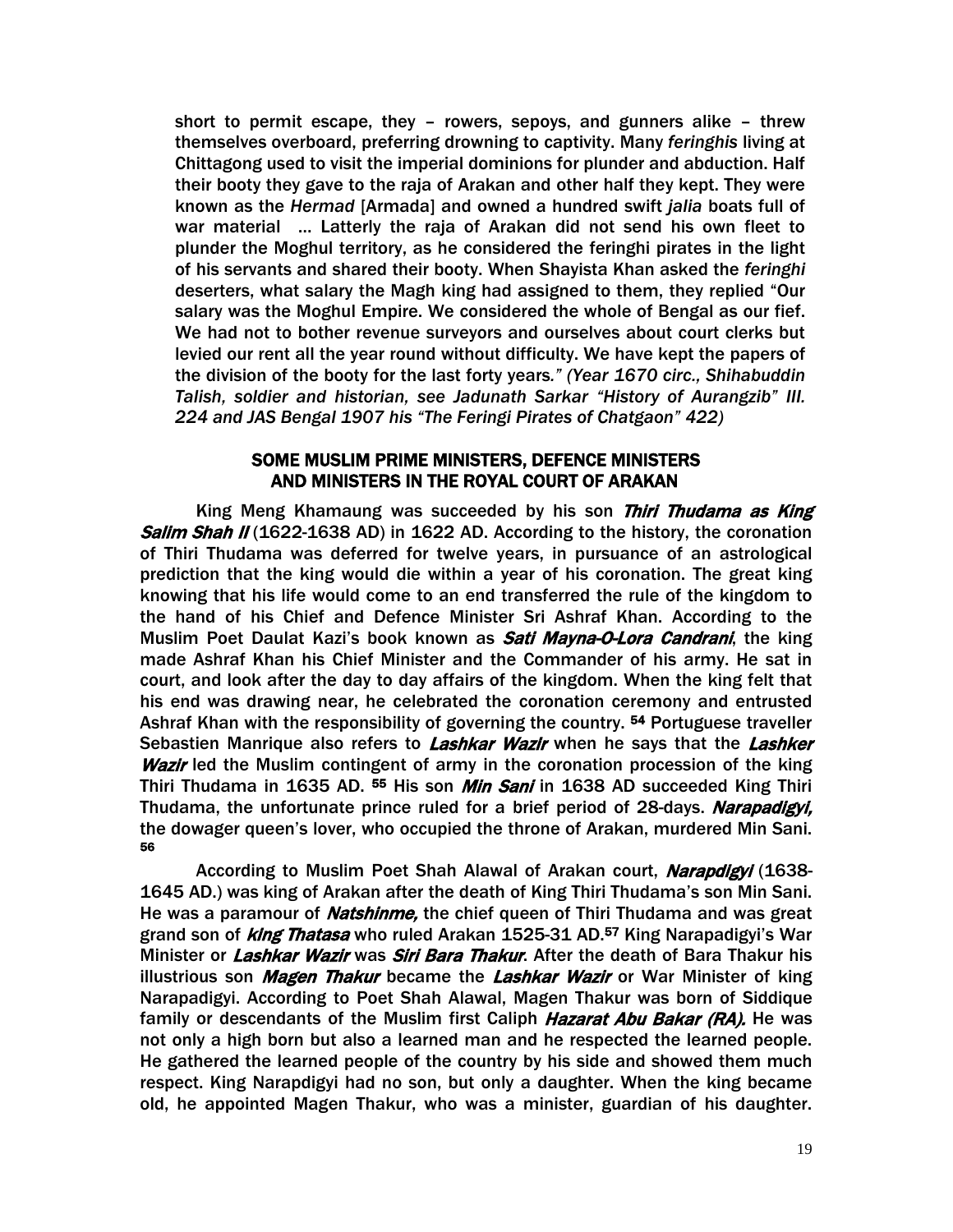After the king's death she was married to Thado Mintar, nephew of the king. Thado Mintar (1645-1652 AD) became king in 1645 AD and the king's daughter became chief queen of the kingdom. During the reign of Thado Mintar and his queen, Magen Thakur was promoted to the Chief or Prime Minister of Arakan.<sup>58</sup> Poet Shah Alawal composed his famous poetical works *Padmavati* under the order of Prime Minister Magen Thakur and completed in 1651 AD during the reign of Thado Mintar. The king died in 1652 AD and was succeeded by his minor son Sanda Thudhamma (1652-1684 AD). As the king was minor, the dowager queen (Thado's queen and Narapadigyi's daughter) ruled the country as regent. She gave her guardian Magen Thakur the authority to rule the country on her and her son's behalf. Magen Thakur's power and influence was further enhanced. Prime Minister Magen Thakur later ordered Shah Alawal to compose Saiful Mulk Badiujjamal. Before the completing the book Magen Thakur died. Shah Alawal completed the book in 1658 or 1659 AD under the patronage of another Arakanese Prime Minister Sayeed Musa. It is thought that Magen Thakur died before 1660 AD.59

After the death of Prime Minister Magen Thakur, Sayeed Musa was appointed the Prime Minister of Arakanese king Sanda Thudamma. Prime Minister Sayeed Musa was a great man and he used to patronise learned man and seeker of knowledge. He was a friend of Prime Minister Magen Thakur and was a minister under him. 60

Poet Shah Alawal composed Satimaing-Lor Chandrani in 1658 AD under the patronage of Minister Sulaiman of King Sanda Thudamma of Arakan. In 1660 AD under the order of minister Sayyid Mohammed Khan of king Sanda Thudamma Poet Shah Alawal composed the book Half-Paikar. 61

#### SHAH SHUJA IN ARAKAN

Prince Shah Shuja, brother of the Moghul Emperor Aurangzib of India, being defeated in his struggle for the throne was forced to seek shelter with the king of Arakan. The Arakan King Sandathudamma (1652-84) consented, and Shah Shuja with his family and followers were brought to Mrauk-U, the capital city of Arakan, in Portuguese *gallases* from Teknaf. He arrived in Mrauk-U, the capital of Arakan on 26th August 1660 AD and was favourably received by the king who assigned him a residence near the city. <sup>62</sup> According to G.E. Harvey's *Outline of Burmese History*, "Shah Shuja came to Arakan as the king promised to provide him with some of his famous ships to take him on the way to Macca; he wished to die in retirement at that holy spot. But when he arrived in Arakan with beautiful daughters and half a dozen camel loads of gold and jewels, the temptation was too great for King Sanda Thudamma. Such wealth had never seen in Arakan before. The king in order to seize all Shah Shuja's treasure had to find out a lame excuse. So, king Sanda Thudamma asked the hand of Shah Shuja's daughter Ameena, though he knew very well that Sultan Shah Shuja would never consent. As Shah Shuja refused the suit, the king ordered him to leave his country within three days. So, on 7th February 1661 AD, Shah Shuja fled to forest with some of his followers. The Maghs chased them like famishing wild wolves. Ultimately the Maghs caught Sultan Shah Shuja and chopped him into pieces. The king seized all his treasure, took his daughters into the harem, and imprisoned the rest of the family. Everyday the gold and silver, which the Arakanese have taken, are brought into the King's treasury to be melted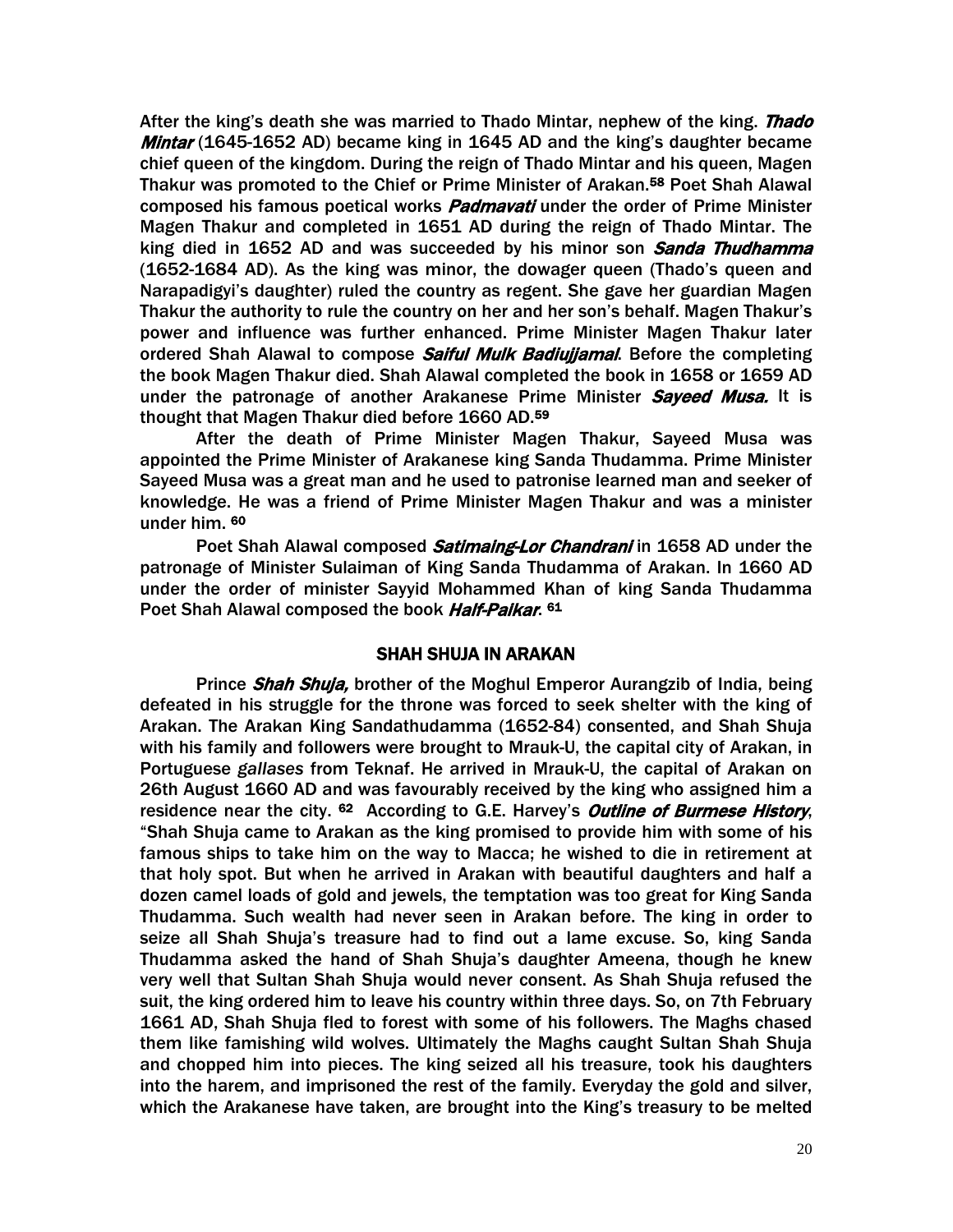down. A year later he executed them all for so called plotting, including the unhappy princess." 63

Sirimanta Sulaiman was Finance Minister of King Sanda Thudamma. At his request Shah Alawal composed *Tufa* (1662-64 AD) and completed the unfinished Satimaina Lor Chandrani. The first book was a book on Figh, while Qazi Daulat wrote the second at the request of Lashker Wazir Ashraf Khan. Before completing the book the poet died and the book remain incomplete. Shah Alawal completed the last part of the book. According to Shah Alawal's Tufa: "Roshang is a blessed country. There is no sin there and Sri Sanda Thudhamma is the king there. So his minister Sri-Yut Sulaiman is a man of heavenly knowledge. God created him at an auspicious hour. He is kind, he is lucky and joyous. He is a singer and plays instrumental and works for other's benefit, giving up his own works -----. The poet says that Srimanta Sulaiman loved learned people so much so that he used to provide them food, clothes and shelter, particularly the foreigners on coming to Arakan received help and patronage from him. 64

According to Shah Alawal's Sikander Nama, Srimata Majlis became a Mahamatya or Chief or Prime Minister of Roshang after getting Nabarai: seems therefore that his name was *Srimata Majlis*. Nabaraj was his official title. It is possible that after the death of Prime Minister Sayyid Musa, Nabaraj Majlis obtained the job. It seems further that Shah Alawal was not acquainted with Nabaraj Majlis before; hearing the name and fame of Alawal, Nabaraj Mujlis called the poet to his court and gave him much support, so much so that Shah Alawal was able to clear the state dues. Once Prime Minister sat in the assembly of learned men, arranged foods and drinks for the guests. Those present in the assembly praised the Prime Minister for his good works, particularly the construction of Mosques and excavation of tanks. In reply Nabaraj Majlis said that mosques and tanks were not permanent. In old days great men did these beneficial works, but they did not last. Only books have lasted, books pleased the readers, books imparts education. Illiterate people became learned by reading books; books and poets are honoured not only in their own country but also out side, and books last until the day of resurrection. Shah Alawal in 1673 AD completed the book Sikandernama. 65

Nabaraj Majlis was not only the Prime Minister of the kingdom; he was so important a personality that he administered the coronation oath to the king Sanda Thudhamma. The king must have his Magh Ministers also, but the Muslim Minister got prominence. Shah Alawal says about this: "The great religious king had a Prime Minister known as Nabaraj Majlis. He was a great minister and chief of all Muslims of *Rohang*. Now, I will tell something about Majlis. When the king went to the heaven, the crown prince came to sit on the throne. Out side the throne, he stood facing the east. The Majlis wore his dress and standing before the prince advised him in the following words. *'Treat the people as your sons, do not deceive upon the people. According to religious rites, be just in state duties, and see that the strong do not oppress the weak. Be kind, be true to your religion, be kind to good people, and punish the wicked. Try to forgive and do not be impatient, do not punish anybody for the past offence'.* The king accepted all this principles, then bade Salam to the Majlis and then all others of the family of his mother." It appears from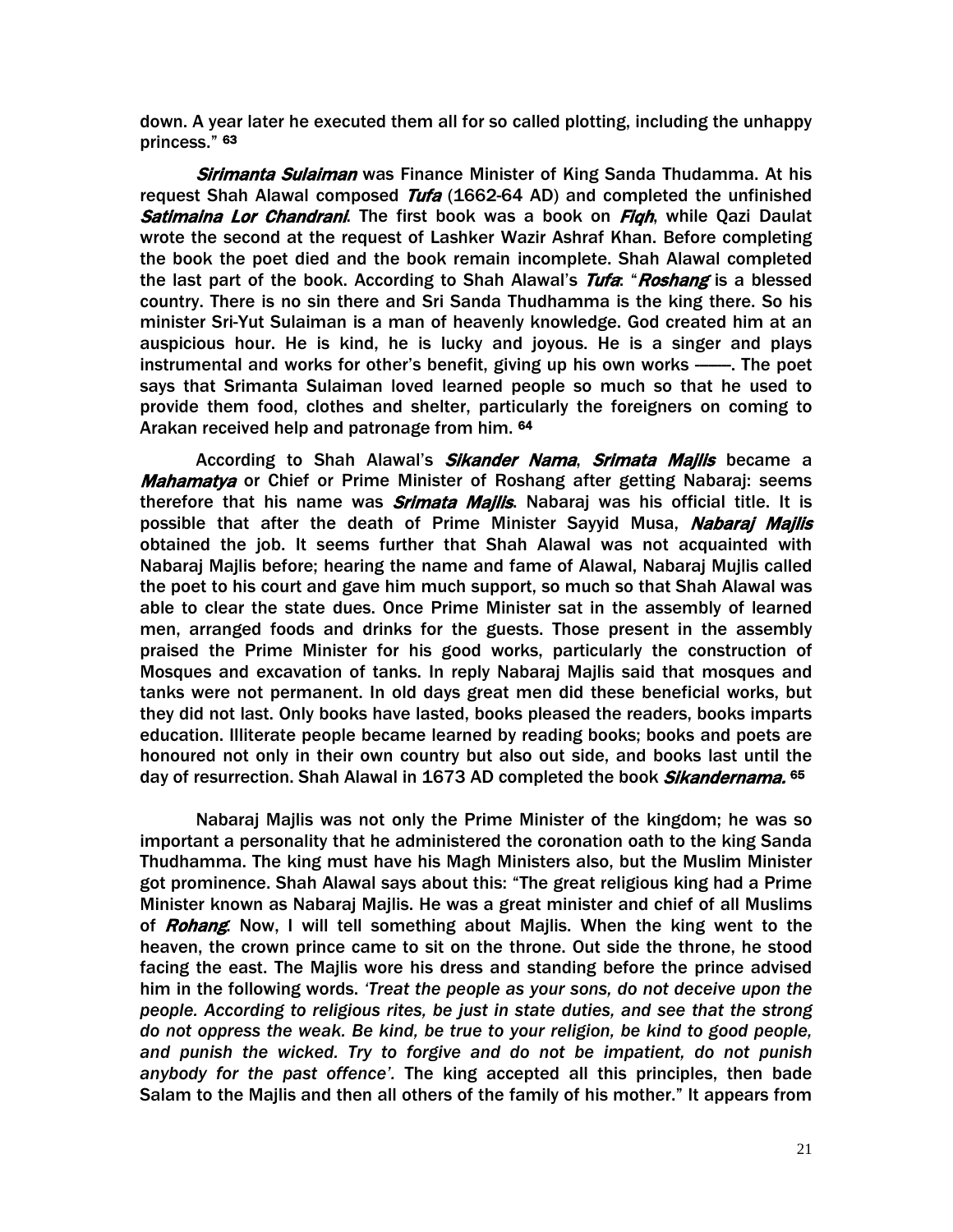the coin of the king that the coronation of the king was held for the second time in 1672 AD. 66

#### THE DECLINE AND FALL OF ARAKANESE EMPIRE

In 1665 AD Moghul Empire Aurangzib ordered Shayista Khan, the viceroy of Bengal to build a fleet of boats. In 1666 AD Shayista Khan's force of 6,500 men and 288 boats took Chittagong in 36-hours and occupied Ramu. The fall of Chittagong caused indescribable rejoicing of Bengal. It was a terrible blow to the prosperity of Arakanese and with it their century of greatness came to an end. Sanda Thudhamma's long reign saw the power of his race passes its zenith, and his death is followed by century of chaos. 67 In 1685 AD the units of Muslim archers serving the king of Arakan, got upper hand and continually reinforced by new forces from upper India. From 1685 to 1710 AD (for 25-years) the political rule of Arakan was completely in the hand of Muslims. <sup>68</sup> Between the fall of Chittagong (1666 AD) and Sanda Wizaya (1710 AD) there were 10-kings averaging two and half years each. Three reigned only one year and two did not reign one month. <sup>69</sup> Sanda Wizaya died in 1731 AD and was succeeded by ten kings, all of whom except Narabaya had short reign. In 1777 AD one Aung Sun, a native of Rambree Island, dethroned the reigning sovereign king **Sanda Wimala Raja** and proclaimed himself king and having put down a rebellion which shortly broke-out, was succeeded, in 1783 AD, by his son-in-law *Thamada Raja*, the last independent king of Arakan. <sup>70</sup>

#### ARAKAN UNDER BURMESE OCCUPATION

In 1784 AD Burmese king **Boddawphaya** sent 30,000 soldiers to conquer Arakan at the request of Rakhine noble Nagasandi and returned in February 1785 AD with the royal family and 20,000 inhabitants as prisoner. Thousand of Arakanese Muslims and Arakanese Buddhists were put to death.71 The Burmese soldiers destroyed mosques, temples, shrines, seminaries and libraries, including the Mrauk-U Royal Library. As for Arakanese Buddhists, their revered Mahamuni Image of Lord Buddha was taken away to Burma. The fall of Mrauk-U Empire was a mortal blow to the Muslims for every thing that was materially and culturally Islamic was razed to the ground. <sup>72</sup> During 40-years of Burmese rule (1784-1824 AD) rule two third or two hundred thousands (2,00,000) of the inhabitants (Rohingyas and Rakhines) of Arakan were said to have fled to Bengal (India). <sup>73</sup> The then British East India Company Govt. made no objection to the settlement of those people in the Southern parts of Chittagong region. The Mrauk-U City (Patriquilla) left in ruins. Today the indigenous Muslims found in and around Mandalay and Central Burma are descendants of those Rohingyas of Arakan. Similarly ethnic Inthas living in the Inle Lake in Shan Plateau are descendants of the Rakhines. However, before Burmese could consolidate their power over Arakan British occupied the Burma colony in 1824.

#### ARAKAN UNDER BRITISH RULE

In 1826 AD Arakan was annexed to the British India and it was almost depopulated. A few months after the conclusion of the treaty of Yandabo Mr. Paton,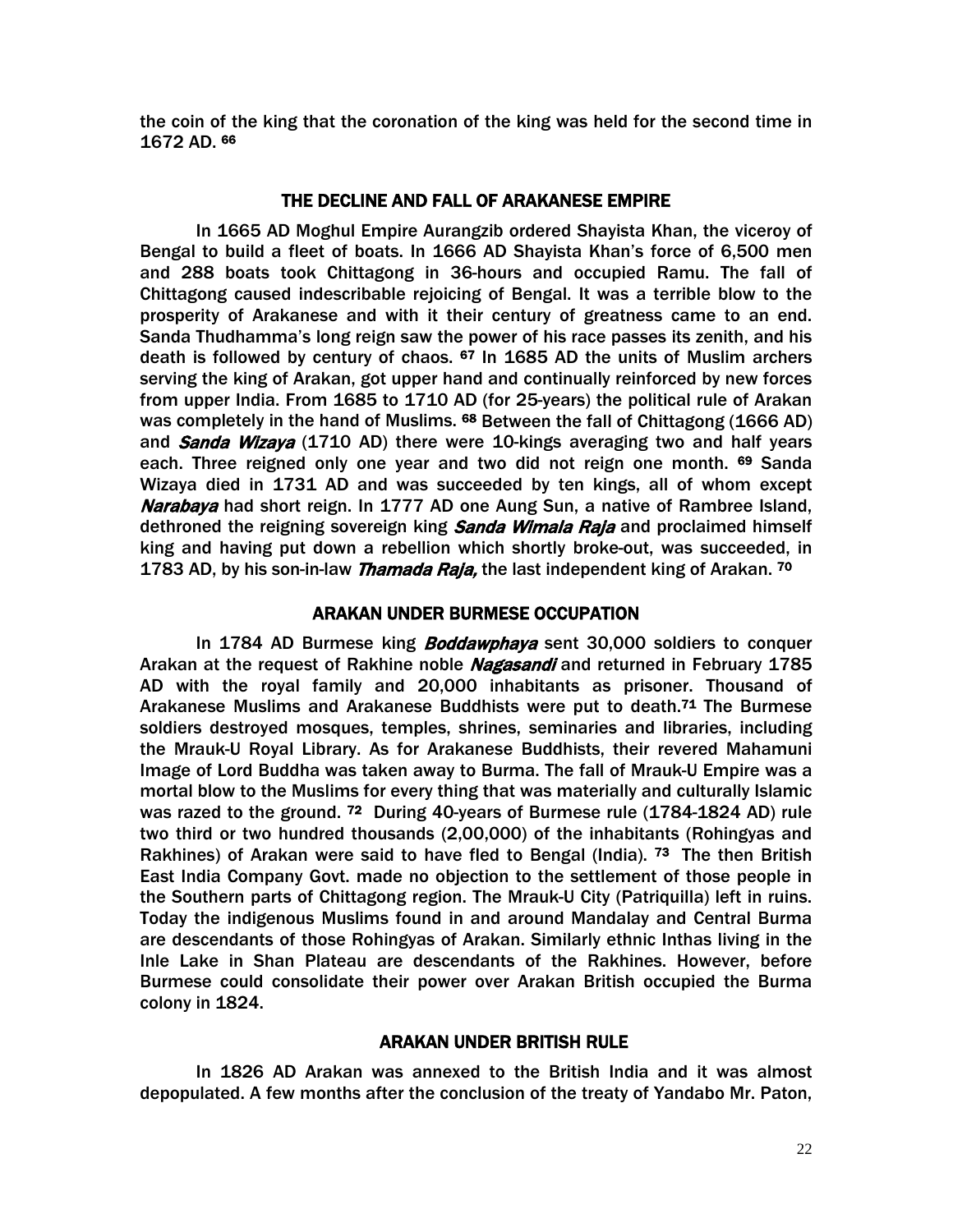the Controller of Civil Affairs in Arakan, submitted to the British Govt. a detailed report about the character of the country (Arakan), its extent, history, population, production and manners and customs of the inhabitants. He stated the population of Arakan as 1,00,000 (Maghs - 60,000; Muslims - 30,000; Burmese - 10,000).74 So on the date of conquest of Arakan by English, there had already been living thirty thousands Muslims i.e. 30 percent of the total population of Arakan. Arakanese Muslim who entered and settled in Chittagong region during 1784–1824 AD is known as *Roai* in Chittagong. When peace arrived in Arakan they started to return to their forefather's homes in Arakan. Actually, *Chittagonians* dared not to go to Arakan because they knew that Arakan was a "Mugher Mulluk" - the lawless country. The British completed the occupation of whole of Burma in 1885 and made it an administrative part of India.

According to 1911 Census the number of Muslim population in Akyab District is 1,78,647 and 33 percent of total population.75 Taken an over-all view, the increase was not due to the import of the Muslim labours by the British from Chittagong.

There was large-scale conversion of Buddhists to Islam during 15th to 18th centuries. It may be mentioned that when the Dutch industrialists were ordered to quit Arakan they were also not a little worried because their children left in Arakan were brought up to be Muslims.<sup>76</sup> Muslim influence was also intensified when Moghul prince Shah Shuja, brother of Aurangzeb, fled to Arakan in 1660. King Sandathudama murdered Shuja, but his followers were retained at the court as archers of the royal guards in which role they frequently intervened as king-makers. The Rohingya population went on increasing from centuries to centuries and they were in clear majority in 1942.

Eventually, during the Second World War an estimated 500,000 Indians and Muslims fled Burma. Some were clearly following in the footsteps of the British government, but others allege that they were brutally chased out by the nationalists of Burma Independence Army or BIA. Thousands are reported to have died of starvation, disease or during sporadic military attacks in one of the darkest but least reported incidents in modern Burmese History. At that time in Arakan, many local Muslims and Buddhists said that, initially there was not really any serious trouble between two religious communities, but that it only flared up when the first BIA units entered the area (Arakan) with the Japanese Imperial Army. The BIA immediately began giving speeches about the on going expulsions of Indians and other alleged British supporters from the central Burma and asked why Rakhine nationalists were not doing the same. As a result, there was an outbreak of the first serious communal clashes from 1942 onwards.<sup>77</sup>

#### THE MUSLIM MASSACRE OF 1942

On 8th December 1941, Japan declared war against British Government. On 7th March 1942, the Japanese invading forces occupied Rangoon, the capital city of Burma. On 23rd March 1942 Japan bombed the Akyab City of Arakan. The Japanese fighter planes again bombed Akyab on 24<sup>th</sup> and 27<sup>th</sup> March respectively. So, the British administration withdrawn from Akyab by the end of March 1942.<sup>78</sup> There was an administration vacuum in Arakan following the withdrawal of British troops from the area. The Rakhine communalists in connivance with Burma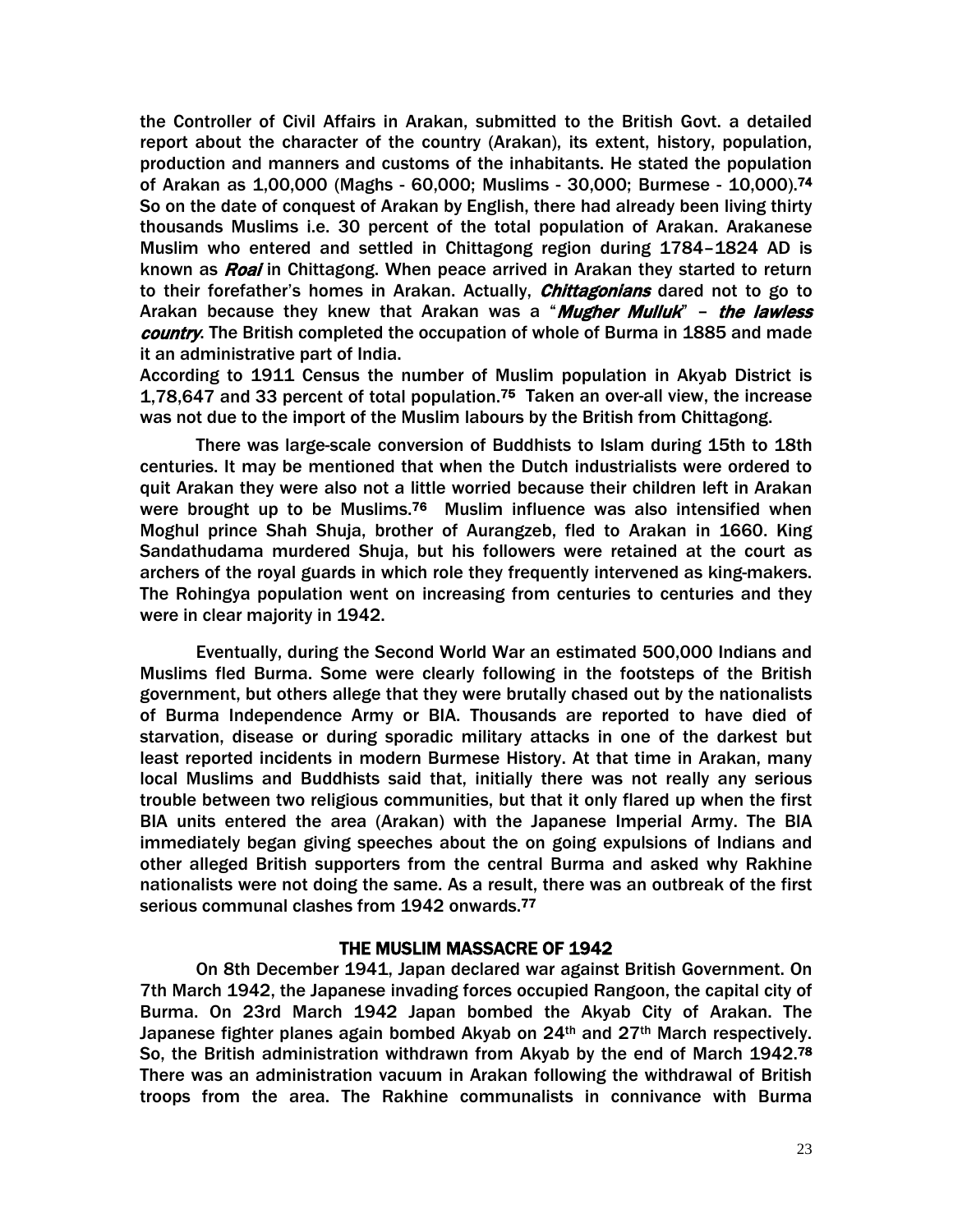Independence Army (BIA) led by Bo Rang Aung brought about a pogrom massacring about 1,00,000 innocent Rohingya Muslims, driving out 80,000 of them across the border to East Bengal, devastating their settlements and depopulating the Muslims in some parts of Arakan.79

 According to Mr. Sultan Mahmud, former Health Minister and Member of Parliament from Akyab district stated that, "I refused to accept that there was a communal riot in Arakan in 1942. It was a pre-planned cold-blooded massacre. On March 28, 1942 a group of 37 soldiers who are trekking their way to Burma was intercepted, persuaded and prevail upon attack and loot the Moslem villages. The cold-blooded massacre began with an uncontrollable fury in the Moslem village of Letma on the western bank of the Lemro River in Maybon townships. It spread like a conflagration in all directions and the unsophisticated villagers with the prospect of gain joined with guns, *dahs*, spears and all other conceivable contrivances of destruction. Some high-minded and far-sighted Arakanese gentlemen intervened at the risk of their lives to prevent the deadly onslaught. But all their pious efforts were in vain. There was absolutely no attempt at retaliation even by way of self-defence by the Moslem and it was simply one-sided affair. Not a single Rakhine suffered even a scratch. Maybon Township in Kyaukpru District and the six townships of Minbya, Myohaung, Pauktaw, Kyauktaw, Ponnagyun and Rathidaung in Akyab district were depleted of Moslem by murder and massacre and those who escaped evacuated through long tortuous and hazardous routes across mountains to Maungdaw. Twenty Two thousand Moslem reached Subirnagar Camp in Rangpur District in India but very large number had stay behind in Maungdaw owing to lack of facilities, disease and destitution. These refugees in Maungdaw who had lost their dearest one and all their property now turned against the Rakhine and fell upon them in retaliation. This is what exactly happened in 1942 and I leave it to your impartial readers to judge whether it could be term as communal riot. There were Moslem too who saved a good number of Arakanese Buddhists from the wrath of the Moslem and brutality of the Japanese but modesty forbids me from mentioning their names. I give below the number of Moslem villages totally destroyed in the various townships in 1942. They are: (1) Myebon in Kyaukpru District 30 villages; (2) Minbya in Akyab District 27 villages; (3) Pauktaw in Akyab District 25 villages; (4) Myohaung in Akyab District 58 villages; (5) Kyauktaw in Akyab District 78 villages; (6) Ponnagyun in Akyab District 5 villages; (7) Rathedaung in Akyab District 16 villages; and (8) Buthidaung in Akyab District 55 villages. Total 294 villages. All the villages in Buthidaung Township were reoccupied and rehabilitated by the original inhabitants and refugees after the War but not a single one in other townships.<sup>80</sup> Soon the Rakhine Buddhists were streaming in droves from the north as the Rohingya Muslims were streaming from the south, and Arakan stood divided into two distinct territories, a Muslim north and a Buddhist south one. Since then, the traditional relation between the two sister communities deteriorated. 81

#### MUSLIM STATE AND PEACE COMMITTEE

On 9th June 1942 the Rohingya Muslims of Maungdaw, Buthidaung and Rathedaung area drove the BIA and Rakhine communalists from north Arakan. On 10th June 1942 the Rohingya Muslims declared North Arakan as *Muslim State* and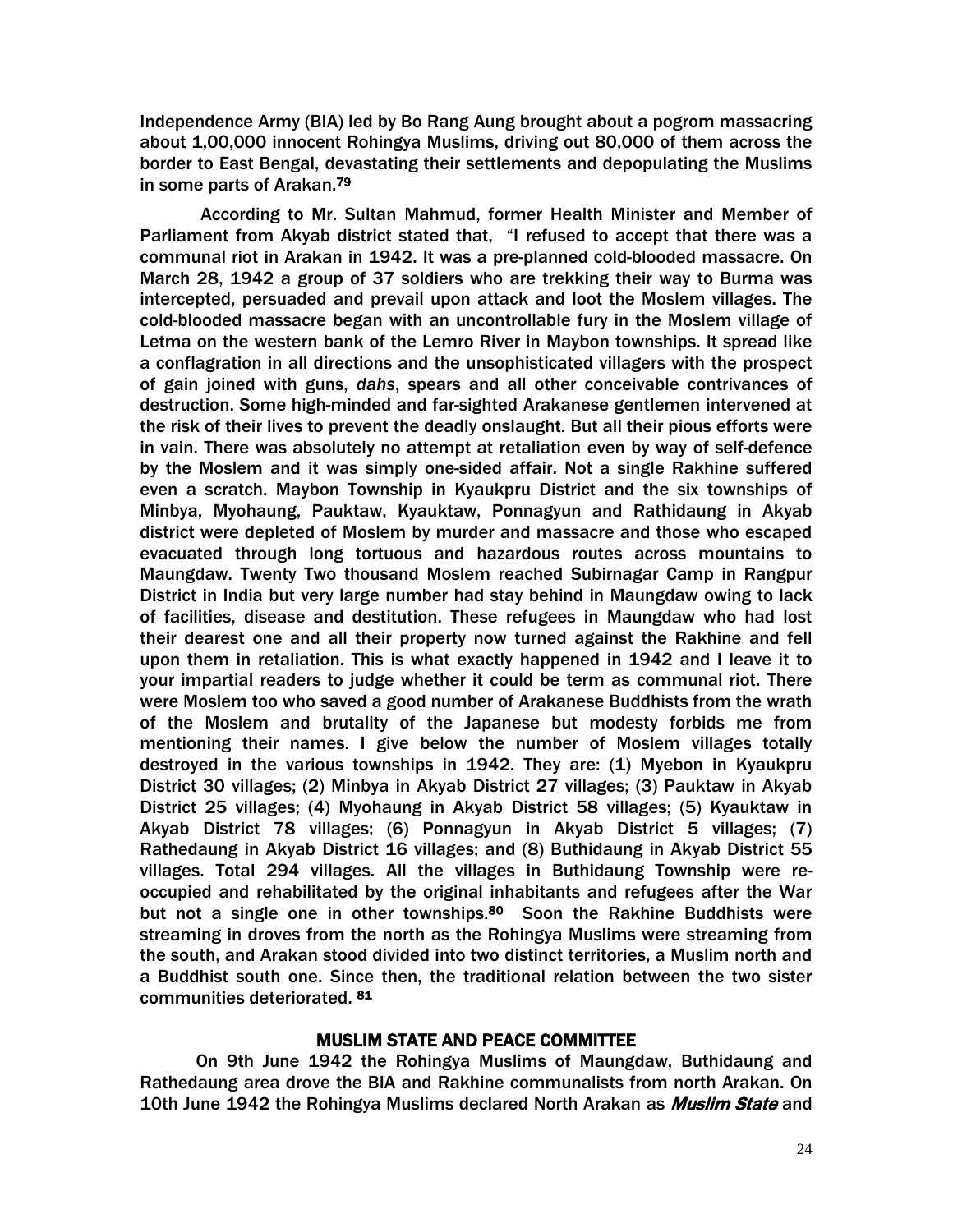Peace Committee was entrusted for administration of the area.<sup>82</sup> In December 1942 Brigadier C.E Lucas Phillips of British 14th Army came to Maungdaw to contact the leaders of the Rohingya Muslims. After hard negotiation, the Peace Committee formed by the Rohingya Muslims headed by Mr. Omra Meah and Mr. Zahir Uddin Ahmed allowed the British 14th Army re-entry through the Naf border town of Maungdaw. As per Public Notice No. 11-OA-CC/42 dated. 31st. December 1942, the British Military Administration declared the former Muslim State as "Muslim National Area". During the Second World War, Rohingya Muslims helped the Allied Forces against the invading Japanese in Arakan Front. The Rohingya Muslims generally stayed loyal to the British and work with the under ground Vforce, most Rakhine nationalists jointed either with the BIA or under ground Communist movement. The Rakhines only turned against the Japanese when the British re-invaded Burma in 1945. On 1st January 1945 Brigadier C.E Lucas Phillips became the Chief Administrator of the area and appointed members of Peace Committee as administrative officers of the area. This represents a landmark in the history of Burmese independence. The British recognised the Rohingya Muslims as a distinct racial group and the British officer-in-command promised the Rohingyas to grant autonomy in North Arakan.<sup>83</sup>

#### ARAKAN AFTER INDEPENDENT OF BURMA

After 40 years of Burmese king Bodaw Phaya's tyrannical rule, the British colonialists annexed Arakan to British India. In 1937 the British separated Burma from India and made Arakan apart of it. A significant measure of *"Home Rule"* (internal self-administration) was given to her. The territory of Arakan became merely a division of the central government dominated by Burmans in 1948 under a plan pre-arranged before independence between Burman leaders and the opportunists and self-seekers in Arakan. Thus Arakan remained under colonial rule forever, with a change in her masters from the Burman to the British and then again to the Burmans. According to the London Agreement of October 7, 1947 power was handed over to the government of the Union of Burma on 4th January 1948.84 From independence in 1948 Arakan – like many other regions of Burma – was rocked by political violence. The political demands of both Muslim and Buddhist communities were both over looked by the Burmese central government in Rangoon and Arakan was not even granted ethnic statehood – although, as evidence of strong constituency support, four Muslims did win seats in elections to the new parliament. As a result, while the communists and armed Rakhine nationalists seized control of many of the towns throughout Arakan, hundreds of Rohingya armed supporters flocked to joint the popular Muslim singer, Jafar Hussain (Jafar Kawal), who had formed the first Mujahid Party in Buthidaung township in December 1947 to press for a Muslim Autonomous State in north Arakan. When the Rohingyas armed resistance movement gained momentum in 1950's against the tyranny of the Burmese regime, the Burmese government appeased the Rohingya public by offering some governmental positions and a special district called "Mayu Frontier District". 85

On 1st May 1961, the Burmese government created the *Mayu Frontier* **District** covering Maungdaw, Buthidaung and the Western part of Rathidaung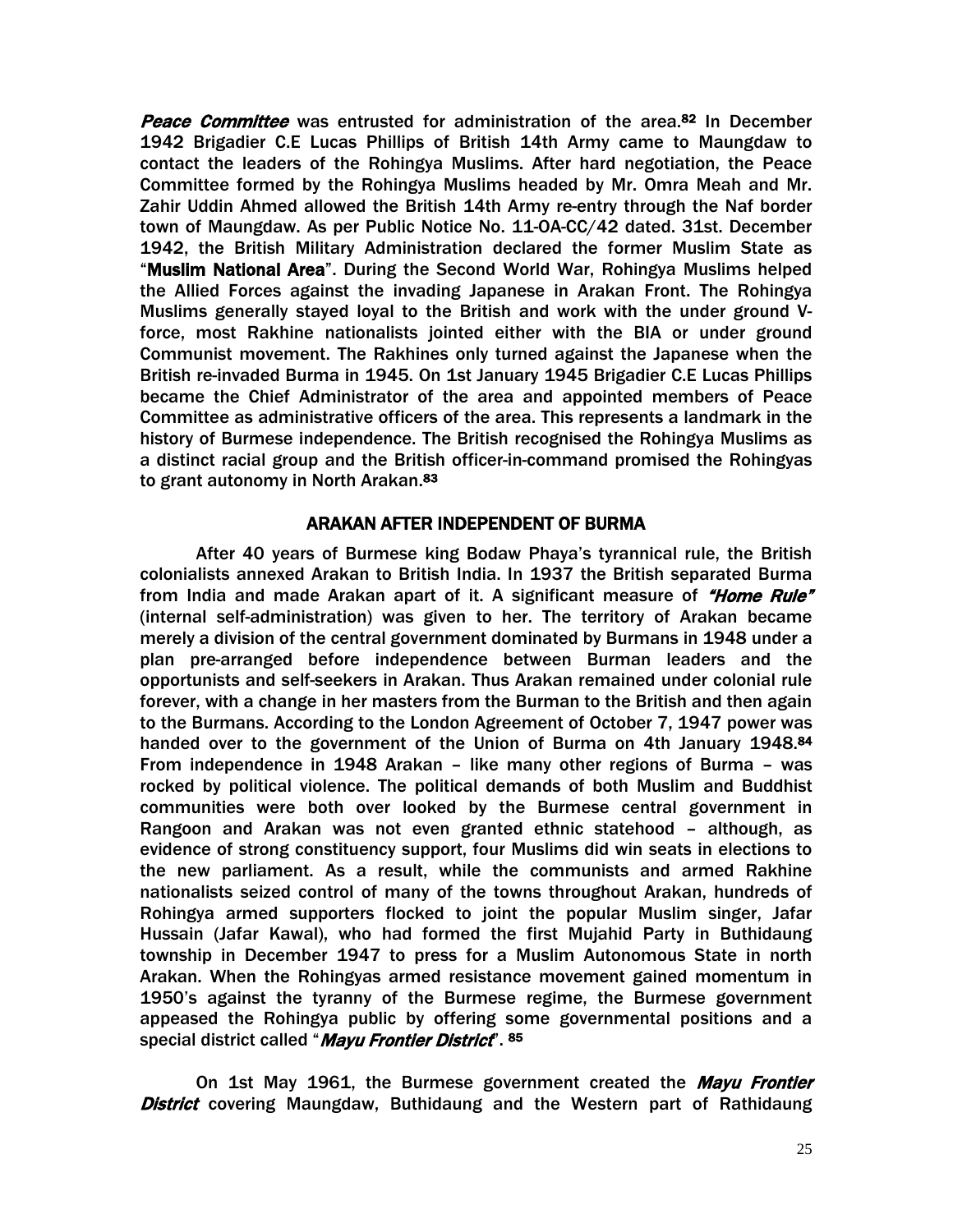townships. It was a military administration, not autonomous rule, but as it did not involve subordination to Arakan authorities, the arrangement won the support of the Rohingya leaders, particularly since the new military administration quickly succeeded in restoring order and security to the area. When, early in 1962, the government drafted a bill for Arakan statehood, the Mayu Frontier District was not included in the territory of the projected state. After the military coup of March 1962, the new military regime led by General Ne Win cancelled the plan to grant statehood of Arakan, but the Mayu Forntier District remained under its separate Military Administration.86

#### ARAKAN UNDER MILITARY RULE

The military regime called them the *Revolutionary Council (RC)* and abolished the Constitution and dissolved the Parliament of Burma. All powers of the State – legislative, judiciary and executive – had fallen automatically under the control of RC. In February,1963 the RC regime nationalised entire banks and business enterprises all over the country. In Arakan, most of the major business establishments were in the hands of Muslims. The Rohingya Muslims of Arakan were hardest hit in the economic crackdown by the new military regime. In Arakan even small grocery and rice shops of Muslims were not spared. The RC banned all political parties and floated a new political party known as Burma Socialist Programme Party (BSPP). In Arakan only Rakhine Maghs were inducted to new political party. Notifications were sent by RC to Arakan Division authories to restrict the movement of Rohingya Muslims. On 1st February 1964, the Revolutionary Council of Burmese military regime abolished the Mayu Frontier District and put the area again within the jurisdiction of Akyab District under the Home ministry. All Rohingya welfare and socio-cultural organisations were also banned in 1964. The military regime cancelled the Rohingya Language Programme broadcasted from Burma Broadcasting Service (BBS), Rangoon in October 1965.In 1974, the BSPP Government convened the first Peoples Congress (Pyithu Hlut Taw) which ratified the constitution drawn by BSPP. The new constitution granted *State* to Arakan in the Unitary structure. The new name of the state was **Rakhine State** and was manned by hundred percent Rakhine and Burman Buddhists. 87

Since 1948, up to 1999, there have been no less than 20 major operations of eviction campaigns against the Rohingyas carried out by the successive Governments of Burma. In pursuance of the 20-year Rohingya Extermination Plan, the Arakan State Council under direct supervision of State Council of Burma carried out a Rohingya drive operation code named Naga Min or King Dragon Operation. It was the largest, the most notorious and probably the best-documented operation of 1978. The operation started on 6th February 1978 from the biggest Muslim village of Sakkipara in Akayab, which sent shock waves over the whole region within a short time. News of mass arrest of Muslims, male and female, young and old, torture, rape and killing in Akyab frustrated Muslims in other towns of North Arakan. In Mrach 1978 the operation reached at Buthidaung and Maungdaw. Hundreds of Muslim men and women were thrown into the jail and many of them were being tortured and killed. Muslim women were raped freely in the detention centres. Terrified by the ruthlessness of the operation and total uncertainty of their life,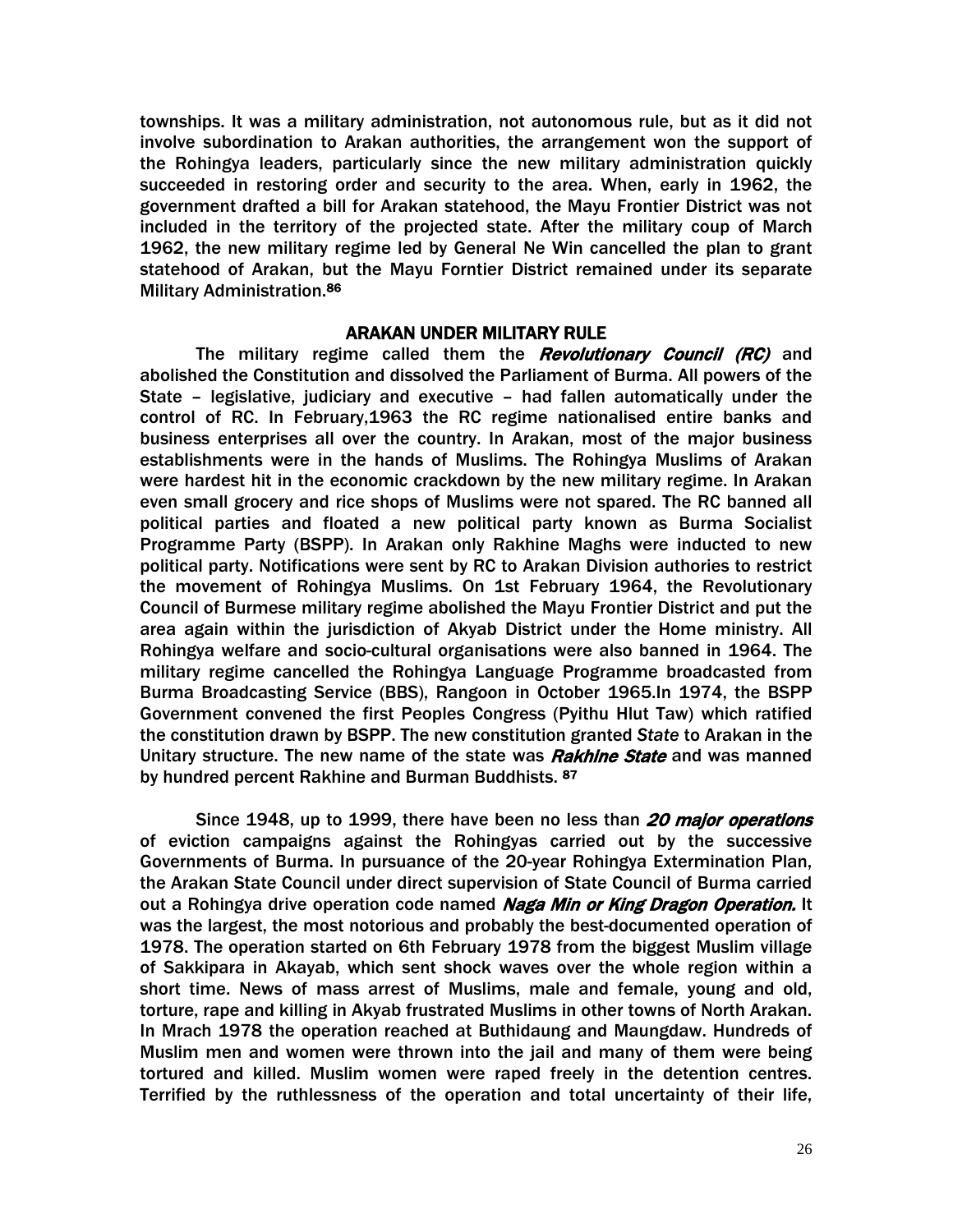property, honour and dignity a large number Rohingya Muslims started to leave their hearths and homes to cross the Burma-Bangladesh border.<sup>88</sup> Within 3 months more than 3,00,000 Rohingyas took shelter in makeshift camps erected by Bangladesh Government. The United Nations High Commissioner for Refugees (UNHCR) recognised them as genuine refugees and started relief operations. The presence of large number of Rohingya Muslim refugees attracted the attention of the world, particularly the Muslim countries. Although Burma denied, initially to accept back her people she was bogged down under international pressure. A bilateral agreement was signed on 9th. July 1978 in Dhaka between the two countries paving the way for return of the Rohingya refugees in 1979 after more than 9 months stay on the soil of Bangladesh. About 2,00,000 refugees returned home while 40,000 died in the refugee camps.<sup>89</sup> According to Human Rights Watch/Asia reports about 30,000 Rohingya refugees were integrated locally in Bangladesh and the rest left for Middle East countries. 90

#### ARAKAN UNDER SLORC/SPDC MILITARY RULE

On September 18,1988 in dramatic turn of events a Ne Win orchestrated so-called military coup removed civilian BSPP Govt. President Maung Maung. The military in the name of State Law and Order Restoration Council (SLORC) headed by Chief of Army Staff, Gen. Saw Maung, took over power. The SLORC massacred more than 3000 pro-democracy demonstrators before gaining full control of the situation. Students and political activists were hunted down and either thrown into torture cells or killed. A large number of them fled across the border into neighbouring countries or joined anti-government revolutionary groups based along the border. The Rohingya Muslims of Arakan have to bear the brunt of SLORC's wrath. The SLORC started to take vengeance on the Rohingya Muslims. SLORC held a General Election on May 27, 1990. The opposition NLD won bulk of the seats. So, SLORC refused to recognise the results of the General Election. When the masses are becoming restive as a result of the refusal to hand over power, the SLORC employed the old method of diverting the attention of the masses from the real burning issues by creating a new Rohingya drive campaign.91

In 1991-92 a more dreadful Rohingya drive extermination campaign code named "Pyi Thaya", had been launched on 18th July 1991 by deploying thousands of brute troops by SLORC in Arakan. A new wave of violence and persecution fell upon the Rohingyas such as killing, raping of women, destruction of Muslim settlements, holy places of worship, religious institutions, and Muslim relics, confiscation of land, detention, portering and slave labour and various other atrocities rose sharply in early 1991. As a result, again Rohingyas began to leave their homeland in the thousands to seek asylum as refugees in neighbouring Bangladesh. The Rohingya refugee crisis that began in September 1991 with 10,000 refugees entering Bangladesh had reached its peak by mid-1992 when the refugee population rose to more than 2,68,000. Rohingya Muslims who fled into Bangladesh as refugees were mainly sheltered in 20 camps with a few residing outside the camps. The camps are located mainly on both sides of the Cox's Bazar-Teknaf highway, popularly known as the Arakan road. Despite its meagre resources, Bangladesh provided food and shelter to the Rohingya refugees. This time the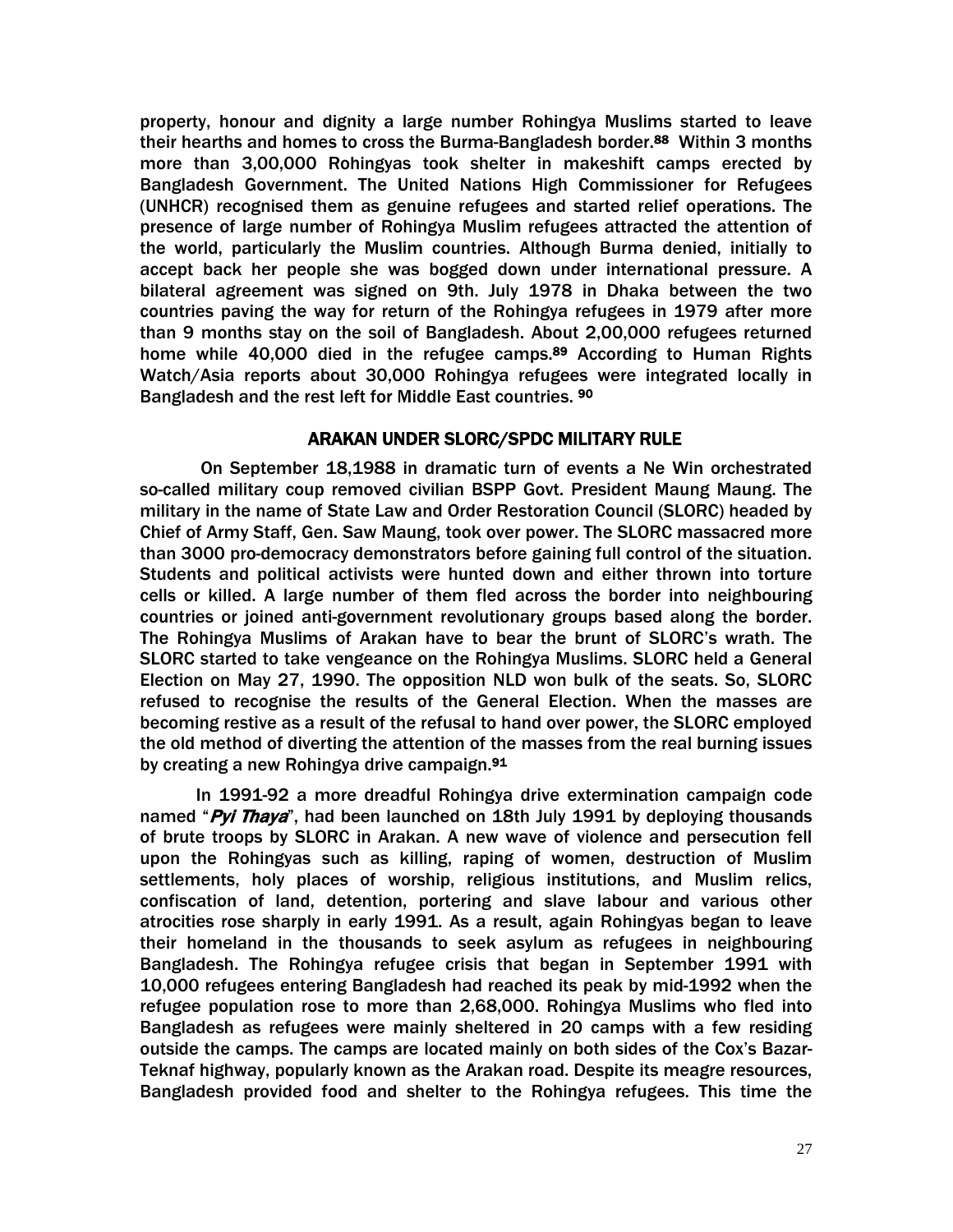refugees came mainly from Maungdaw, Buthidaung, Rathidaung and Akyab townships of Arakan State.<sup>92</sup> International agencies and NGOs later on came to their help. Under Bangladesh-Burma bilateral agreement signed on 29th April 1992 a total of 2,29,877 Rohingya refugees were repatriated to Arakan. More than 20,000 Rohingya refugees are awaiting repatriation with deep frustration because of the slow pace of their repatriation.93

The history of Arakan on the whole is not at all a complicated one, but it has been made to be so by some interested intelligentsia in Arakan and Burma proper. Above all, the Burman king Bodawpaya who plundered Mrauk-U in 1784 AD is basically responsible for the destruction of every things that was Islamic in Arakan. He is also responsible of getting the History of Arakan written by U Kala, on the basis of two unauthentic Magh chronicles which were absolutely devoid of everything about the Rohingya Muslims. Universal man cannot forget his history. So, we cannot abandon and cynically consign the past history of Rohingya people to oblivion. Whatever so far has been found written about the Muslims of Arakan are merely collateral and mostly corrupted. Anyway, truth cannot be suppressed for long. It will come to light sooner or later.

#### NOTES AND REFERENCES:-

- 1. Mohammed Ali Chowdhury, The Advent of Islam in Arakan and Rohingyas, The Annual Magazine 1995-96, Arakan Historical Society (A.H.S), Chittagong, Bangladesh, 1996, P.24; Rohingya Outcry and Demands, Rohingya Patriotic Front (RPF), Arakan (Burma), 1976, P.20; M. Sahabuddin, *Arakan in Historical Perspective*, The Monthly Bulletin of the Bangladesh Institute of Law and International Affairs, Vol.1, April 1978, No.4.
- 2. Moshe Yegar, *The Muslims of Burma*, A study of Minority groups, Weesbaden, Otto Harrassowitz, 1972, P.18; Natmagh Bon Kyaw, History of Anglo-Burmese War (in Burmese), Pagan Publisher, Rangoon, 1975, P.7.
- 3. Amanullah, *The Etymology of Arakan*, THE ARAKAN, Vol.10, Issue 2, July 1997, P.4.
- 4. Ibid. P.4 -5.
- 5. The High School Geography of Burma (in Burmese), The Textbook Committee, Ministry of Education, The Socialist Republic of Union of Burma, Rangoon, 1975, P.283; Nurul Islam, *The Rohingya Problem*, Arakan Rohingya National Organisation (ARNO), Arakan (Burma), 1999, P.2
- 6. San Tha Aung, The Buddhist Art of Ancient Arakan, Daw Saw Saw Sapay, Rangoon, 1979, P.2; Nurul Islam, *The Rohingya Problem,* ARNO, Arakan (Burma), 1999, op. cit., P.3.
- 7. Dr. Ganganath Jaha (Jawaharal Nehru University), Rohingya Imbroglio: The Implication for Bangladesh in S.R.Chakaravaty (Edited) Foreign Policy of Bangladesh, New Delhi, 1994, P.293; The Manifesto of Arakan Rohingya National Organisation (ARNO), Arakan (Burma), 1999, P.3 ; The Genocide of the Rohingya Muslims of Arakan in Burma, Rohingya Reader I, Burma Centrum Nederland, Amsterdam, October 1995, PP. 92-93.
- 8. G.E Harvey, *History of Burma*, London, 1928, P.137, P.369 372.
- 9. D.G.E Hall, A History of South-East Asia, New York, 1977, P.389.
- 10. Ibid. P.389.
- 11. M.S Collis, *Arakan's Place in the Civilisation of the Bay*, Journal of Burma Research Society 50<sup>th</sup> Anniversary Publications No.2, Rangoon, 1960, P.486.
- 12. Ibid. P.487.
- 13. Dr. S.B Qanungo, A History of Chittagong, Vol.1, Chittagong, 1988, PP. 110, 116.
- 14. M.Siddiq Khan, *Muslims Intercourse with Burma*, Islamic Culture, Vol. X, Hydrabad, July 1936, P.418.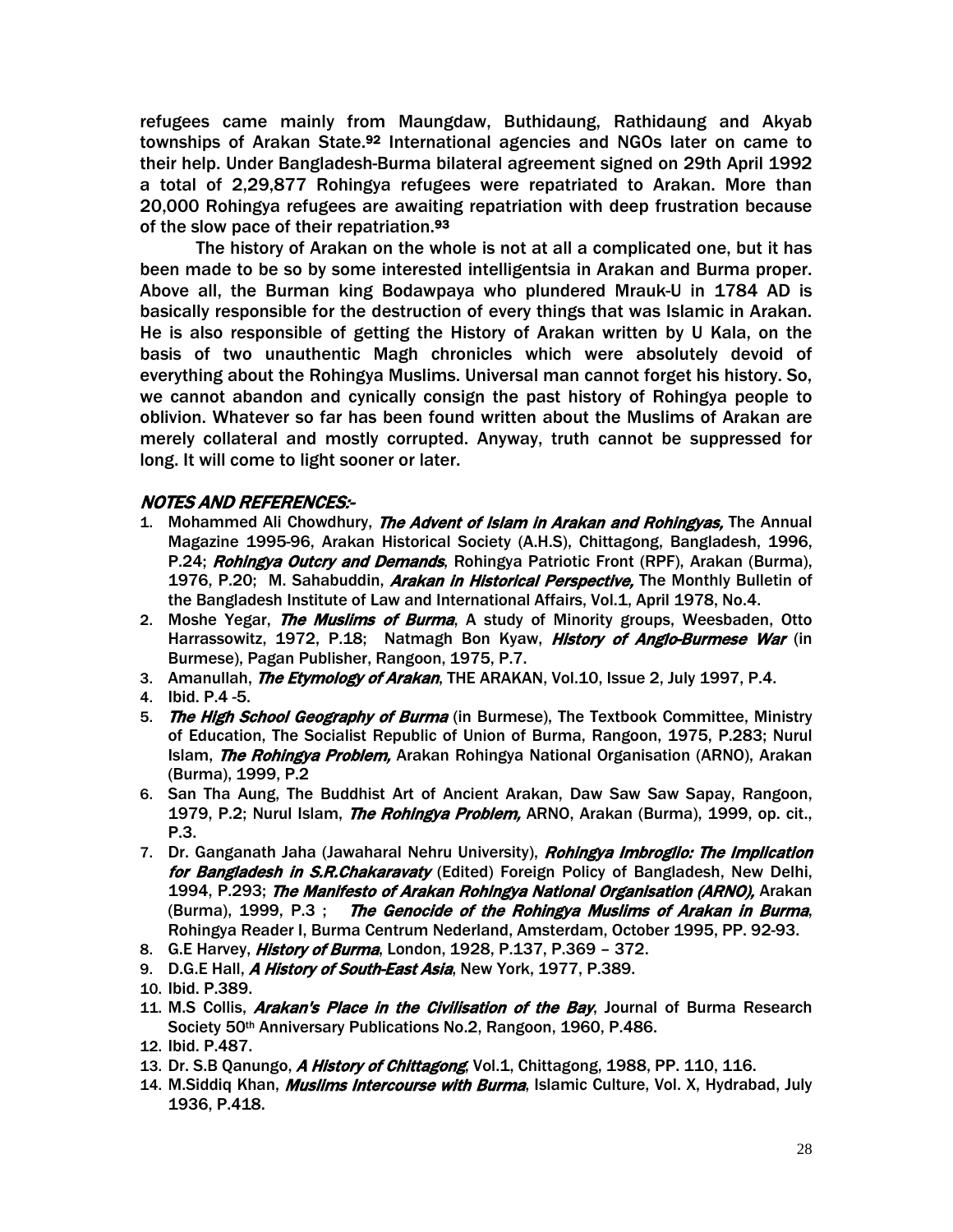- 15. M.A. Taher Ba Tha, *The Rohingyas and Kamans* (in Burmese), Published by United Rohingya National League, Myitkyina (Burma), 1963, P.6 – 7; Maung Than Lwin, Rakhine Kala or Rohingya, The Mya Wadi Magazine, issue July 1960, PP.72-73; N.M. Habibullah, *Rohingya Jatir Itihas (History of the Rohingyas)*, Bangladesh Co-Operative Book Society Ltd., Dhaka, 1995, PP.32-33.
- 16. R.B. Smart, *Burma Gazetteer Akyab District*, Vol.A, Rangoon, 1957, P.19.
- 17. Rohingya Outcry and Demands, RPF, op. cit., PP.36-37.
- 18. A.S. Bahar, *The Arakani Rohingyas in Burmese Society*, M.A. Thesis (unpublished), University of Windsor, Ontario, Canada, 1981, PP. 24-25; Alan Clements and Leslie Kean, **Burma's Revolution of the Sprit**, the Struggle for Democratic Freedom and Dignity, White Orchid Press, Bangkok, 1995, P.30; Mohammed Ali Chowdhury, The Advent of Islam in Arakan and Rohingyas, A.H.S, op. cit., P.29; N.M Habibullah, Rohingya Jatir Itihas (History of the Rohingyas), op. cit., Dhaka, 1995, PP.32-33.
- 19. M.S. Collis, **JBRS, 50th Anniversary No.2**, op. cit., P.488.
- 20. Shamsuddin Ahmed, *Glimpses into the History of the Burmese and Chinese Muslim*, Chittagong, 1978, P.72.
- 21. Satyendra Nath Ghosal, *Missing Links in Arakan History*, Abdul Karim Sahitya Visarad Commemoration Volume, Asiastic Society of Bangladesh, Dacca, 1972, P. 257.
- 22. Dr. Abdul Mabub Khan, *The Maghs*, Dhaka, 1999, op. cit.; P.8.
- 23. M.S. Collis, **JBRS, 50th Anniversary No.2**, op. cit., P.489.
- 24. G.E. *Harvey*, History of Burma, London, 1925, P.138 139.
- 25. Moshe Yegar, *The Muslims of Burma*, 1972, op. cit., P.18.
- 26. Ibid. P. 18.
- 27. M.S. Collis, *JBRS, 50th Anniversary No.2*, op. cit., P.491.
- 28. M.A. Taher Ba Tha, *The Rohingyas and Kamans*, op. cit., P.17.
- 29. The Journal of Rakhine Welfare Association (Rangoon), No.2, 1996, The 12 Towns of Bengal
- 30. Moshe Yegar, *The Muslims of Burma*, 1972, op. cit., P. 18 19; S.N.S Rizvi (Edited), Bangladesh District Gazetteers: Chittagong, Dacca, 1970, P.62 - 63.
- 31. M.S. Collis, **JBRS 50th Anniversary, Vol. 2**, op. cit., P.493.
- 32. U Aung Tha Oo, *Rakine Rajawan* (in Burmese), Mya Radana Press, Rangoon, P.55
- 33. Moshe Yegar, *The Muslims of Burma*, 1972, op. cit., p.19; R.C Majumdar, *The Delhi* Sultanate, PP. 203, 211-212; Dr. Abdul Mabub Khan, The Maghs, Dhaka, 1999, op. cit.; PP. 22-23.
- 34. Moshe Yegar, *The Muslims of Burma*, 1972, op. cit.; P.19; M.S. Collis, *JBRS, 50th* Anniversary No.2, op. cit., P.493; G.E. *Harvey*, History of Burma, op. cit., PP.138 – 139; D.G.E Hall, A History of South-East Asia, op. cit., PP. 329-330; Lt. Col. Ba Shin, Coming of Islam to Burma 1700 AD, Rangoon 1961, PP. 4 - 6; Rizvi (Edited), Bangladesh District Gazetteers: Chittagong, op. cit., P.63.
- 35. Dr. Enamul Haq O Abdul Karim Shahitya Bisharad, Arakan Rajshabhay Bangla Shahitya, Calcutta, 1935, PP. 4-12.
- 36. Dr. Muhammad Mohar Ali, *History of the Muslims of Bengal, Vol.1B*, Imam Muhammad ibn Saud Islamic University, Riyadh, K.S.A, 1985, P.865; M. Siddiq Khan, op. cit., P.249; Geoffrey Barraclough (Edited), The Times Atlas of World History, London, 1985, P.133.
- 37. Dr. Qanungo, A History of Chittagong, Vol.1, op. cit., P.230
- 38. Ibid. P.232
- 39. Dr. Abdul Mabub Khan, *The Magh*, Dhaka, 1999, op, cit., PP. 22-23.
- 40. Dr. Muhammad Mohar Ali, *History of the Muslims of Bengal, Vol.1B*, op. cit.1985, PP.866-868; Rizvi (Edited), *Bangladesh District Gazetteers: Chittagong*, op. cit., PP. 63, 348-349.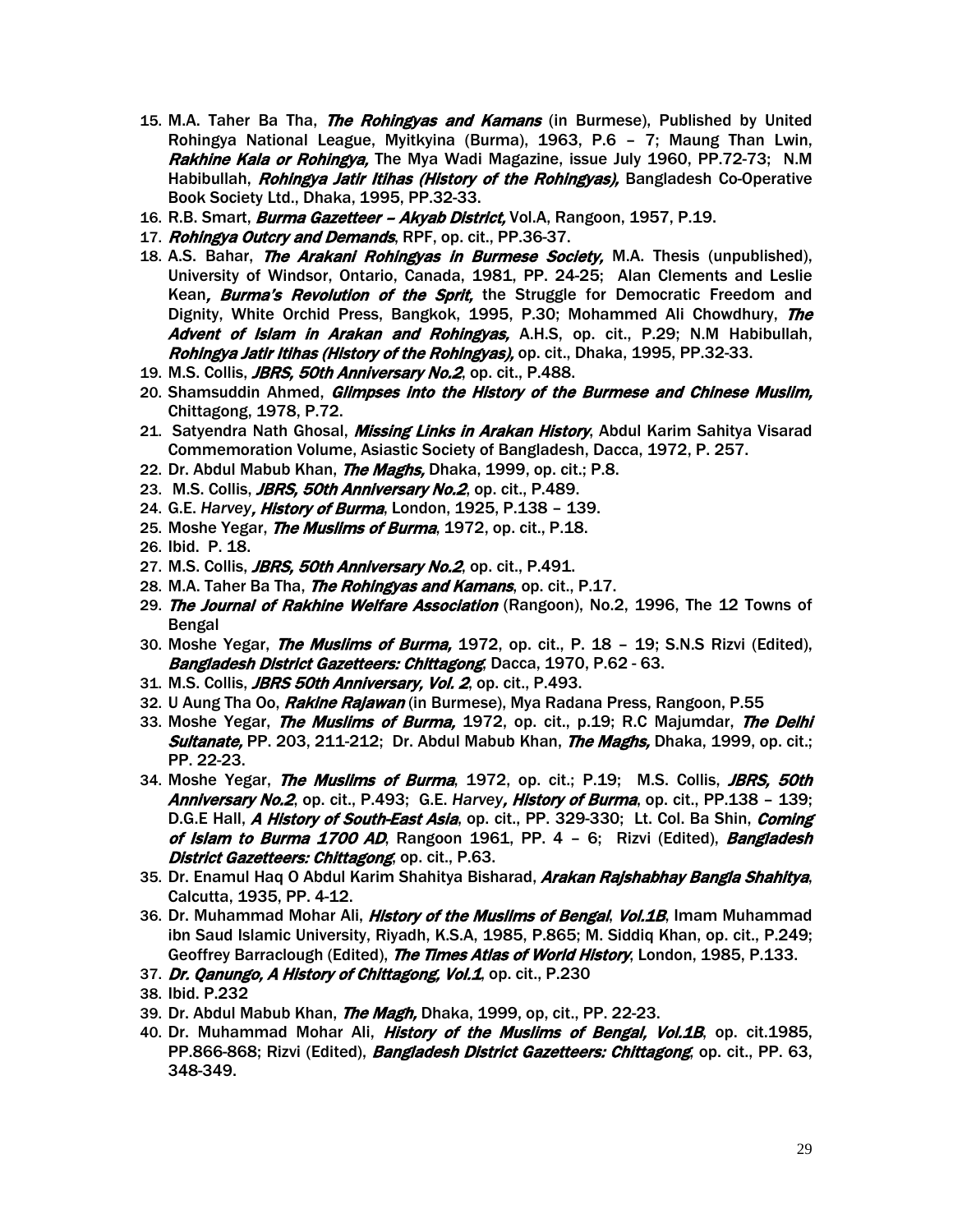- 41. Lt. Col. Ba Shin, *Coming of Islam to Burma 1700 AD*, op. cit., P.5; Dr. Qanungo, A History of Chittagong, Vo. 1, op. cit., P. 233, 239, 250 & 271; Moshe Yegar, The Muslims of Burma, 1972, op. cit., P.19; Siddiq Khan, op. cit., PP. 248-249; Harvey, op. cit., P140; D.G.E Hall, op. cit., P.330; ABM Habibullah, *Arakan in Pre-Mughal History of* Bengal, JASB, 1945, PP. 34-35.
- 42. M.S. Collis, *JBRS 50th Anniversary, Vol. 2*, op. cit., P.493.
- 43. Dr. Qanungo, A History of Chittagong, Vol.1, op. cit., P.179.
- 44. M.S. Collis, JBRS 50th Anniversary No.2, op. cit., P.494.
- 45. M.S. Collis, *JBRS 50th Anniversary No.2*, op. cit., P.494.
- 46. Moshe Yegar, The Muslims of Burma, 1972, op., cit., P.20; G.E. Harvey, History of Burma, op. cit., PP. 143-144; Siddiq Khan, op. cit., P.251; Taher Ba Tha, Salve Raids in Bengal or Heins in Arakan, The Guardian Monthly, Rangoon, Vol. VII, October 1960, PP. 25-27.
- 47. Moshe Yegar, *The Muslims of Burma*, 1972, PP. 19-20.
- 48. Ibid. P.494; Rizvi (Edited), *Bangladesh District Gazetteers: Chittagong*, op. cit., P.67.
- 49. Dr. Qanungo, A History of Chittagong, Vo.1, op. cit., P.233.
- 50. Ibid. PP. 239 240.
- 51. Moshe Yegar, The Muslims of Burma, 1972, P.20.
- 52. Jamini Mohan Ghosh, *Maghs Raider in Bengal*, Bookland Private Ltd. Calcutta, 1960, P.1.
- 53. G.E. Harvey, *The History of Burma*, op. cit., PP. 142 144.
- 54. Satyendra Nath Ghosal, *Missing Links in Arakan History*, Abdul Karim Sahitya Visarad Commemoration Volume, Asiastic Society of Bangladesh, Dacca, 1972, P. 257.
- 55. Moshe Yegar, The Muslims of Burma, 1972, P.20; Harvey, The History of Burma, op. cit., P.145.
- 56. Dr. Qanungo, A History of Chittagong, Vol. 1, op. cit., P.271.
- 57. Ibid. PP.271 272.
- 58. Dr. Abdul Karim, *The Rohingyas, A Short Account of Their History and Culture* (in press), PP. 48-50; Shitya Patrika, Winter, 1364 B.S. PP.57 - 60 and P.83.
- 59. Sayed Sajjad Hussain, *A Descriptive Catalogue of Bengali Manuscripts*, Asiatic Society of Pakistan, Dacca, Publication No.3,1960, PP.281- 82; Dr. Abdul Karim, The Rohingyas, op. cit., PP.53-55
- 60. Ibid. P.507; Dr. Abdul Karim, The Rohingyas, op. cit., PP.55-57.
- 61. Ibid. P. 282; Dr. Abdul Karim, *The Rohingyas,* op. cit., PP.66-70.
- 62. M. Siddig Khan, *The Tragedy of Mrauk-U (1660 1661)*, Journal of the Asiatic Society of Pakistan, Vol. XI, No.2, August 1966, P.198.
- 63. G.E. Harvey, *Outline of Burmese History*, Longmans, London, 1947, PP.95 96; Rizvi (Edited), Bangladesh District Gazetteers: Chittagong, op. cit., P.83.
- 64. Dr. Abdul Karim, *The Rohingyas*, op. cit., PP.69-70; *Sahitya Patrika*, op. cit, PP.140 141.
- 65. Dr. Ahmed Sharif, Alaol Birachita Sikandernama, Dhaka 1977/ 1384 B.S., P.P.29-30; Dr. Abdul Karim., The Rohingyas, op. cit., PP.59-61.
- 66. Ibid. PP. 26 27; Dr. Abdul Karim., *The Rohingyas*, op. cit., PP.61-63.
- 67. G.E.Hervey, *History of Burma*, London, 1925, PP.147 148.
- 68. D.G.E. Hall, A Short History of Southeast Asia, 3rd Edition, 1977, P.401.
- 69. M.S. Collis, **JBRS, 50th Anniversary No.2**, op. cit., P.498.
- 70. R.B. Smart, *Burma Gazetteers Akyab District*, Vol.A, Rangoon, 1957, P.27.
- 71. G.E. Harvey, *History of Burma*, London, 1925, op. cit., PP.267 268.
- 72. Rohingya Outcry and Demands, RPF, 1976, P.33; Dr. Mohammed Yunus, A History of Arakan Past and Present, 1994, P.92.